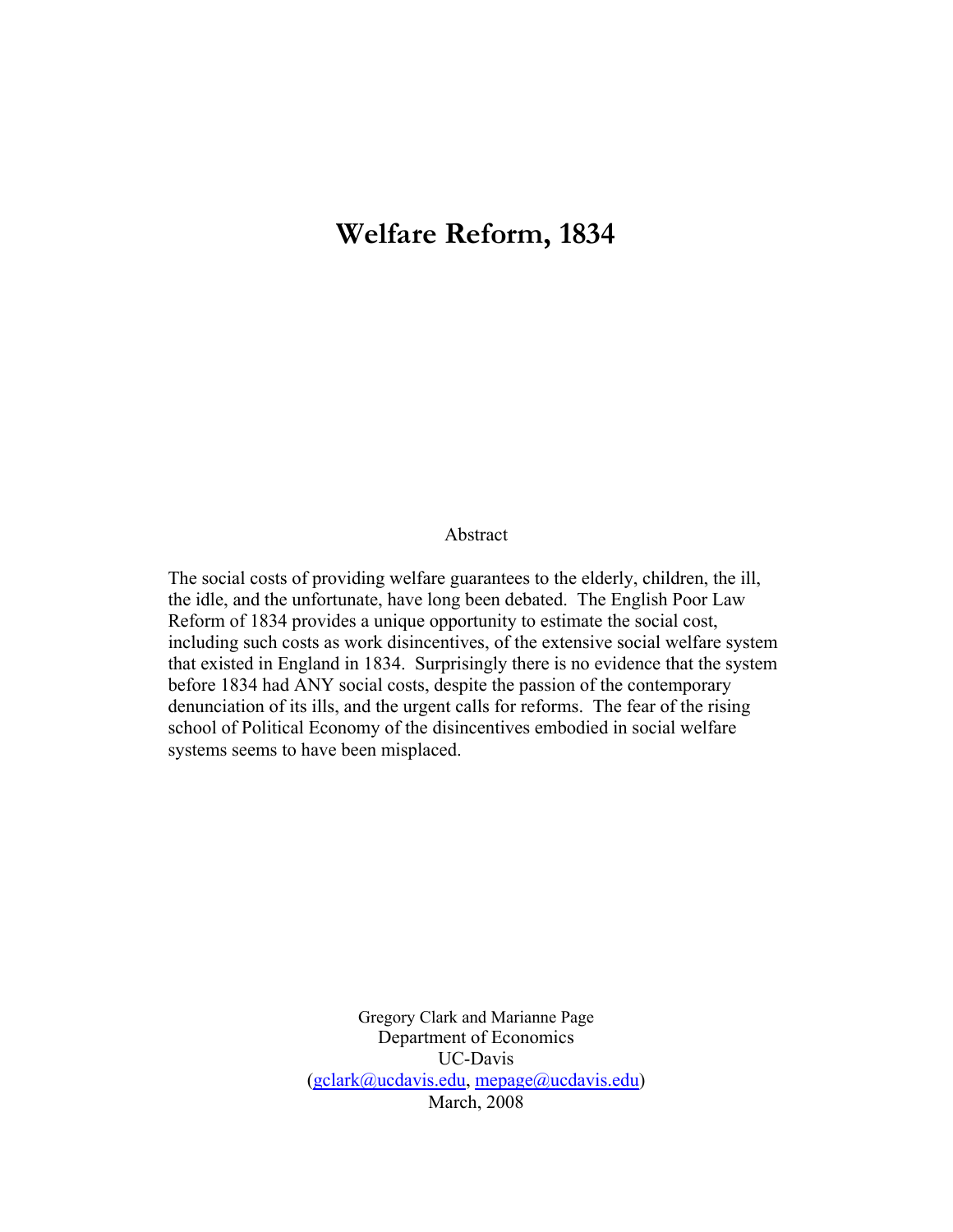#### **Introduction**

Up until 1834 England operated an extensive welfare system which guaranteed subsistence to all, provided mainly as cash transfers to the elderly, widows, families with large numbers of children, the sick, and the unemployed. Probably 9% of the population was in receipt of such relief in any year before  $1834$ .<sup>1</sup>

There were fears that this system imposed substantial social costs through reducing work incentives, reduced labor mobility, increasing fertility among the poor, and reducing investment in land improvements. These fears eventually resulted in the Poor Law Reform Act of 1834. This, in one of the more dramatic welfare reforms in history, substantially reduced welfare payments, and the proportions of the population receiving benefits.

This reform, however, also replaced a local system of relief, where levels of generosity and standards of eligibility varied dramatically across nearly 14,000 parishes and townships, with national standards for benefits and for eligibility. The reform thus had no effect in some parishes, but imposed major cuts in others. This paper uses the varying impact of the reforms at the parish level to measure the social cost of the earlier system.

The welfare benefits were paid for by taxes on the owners of land and housing. We estimate the net social cost of the Old Poor Law per £1 transferred to the poor by looking at the net gain in land rents, and in wage payments, in rural parishes after the reform.<sup>2</sup> If the system had no social costs then the reform might change the distribution of incomes in the countryside, but with no net gain. Land rents would rise because of reduced poor rate taxes, and there might be a further rise because of falling wages, but gains to the landlords would be offset by losses to

<sup>&</sup>lt;sup>1</sup> This was the share of the population that received payments at some point in each of the year 1813-5.

<sup>&</sup>lt;sup>2</sup> English currency in this period was £1 = 20 s., 1 s. = 12 d. An average weekly laboring wage would be 10 s.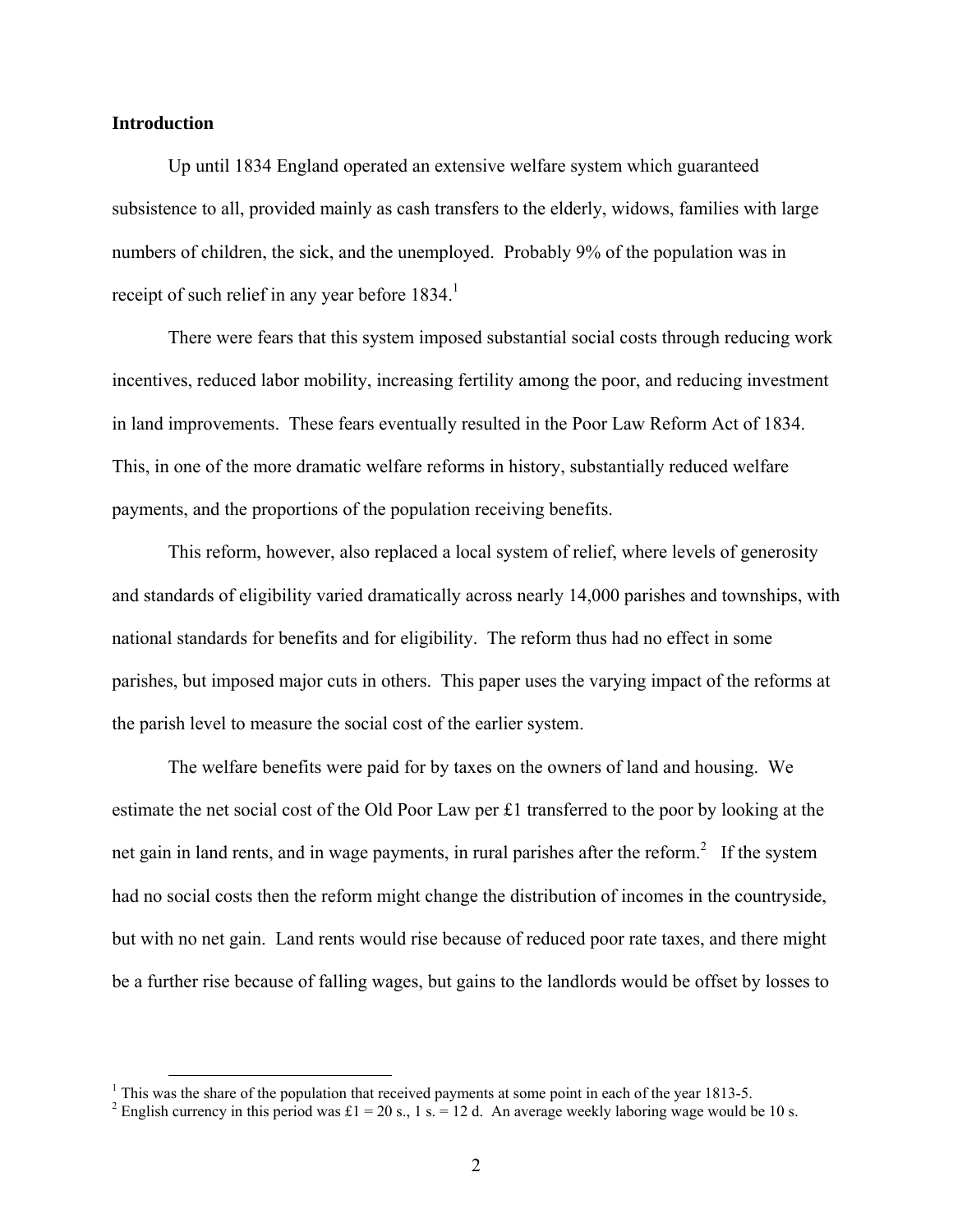the poor and to wage earners. If the system had large social costs the gains to landlords would greatly outweigh any losses to the poor.

We examine how much land rents rose in rural parishes after the reform as a function of each £1 decline in taxes for the poor.<sup>3</sup> If the rents rose £1 for each £1 reduction, then the old system involved just a pure transfer to the poor. If they rose by more than £1 then there was a social cost to this transfer. If they rose by less than £1 then the poor relief payments were in part just serving as a subsidy to wages. $4$ 

We can only directly observe land rent changes, but we show below that there is no evidence of any decline in labor supply in parishes with large poor rate cuts that would have raised wage rates. There is no evidence that the poor themselves somehow gained the benefits of the reform.

#### **Poor Law Before 1834**

 Under the pre-1834 welfare system, "The Old Poor Law," anyone unable to earn a subsistence income had a right to relief from their local parish or township. Each of the 15,000 parishes and townships in turn had the right to levy a local tax on the occupiers of property, called the "poor rate," to fund this. The relief system in each parish was controlled by the parish vestry, composed of occupiers of land and housing who paid poor rates.<sup>5</sup> The vestry typically appointed two of their number as "Overseers of the Poor" to collect the rates, make payments and adjudge eligibility.

<sup>&</sup>lt;sup>3</sup> English currency in this period was £1 = 20 s., 1 s. = 12 d. An average weekly laboring wage would be 10 s. <sup>4</sup>The costs of the payments could also have fallen on wages, and we consider below how this possibility would affect our conclusions.

 $<sup>5</sup>$  Land and housing owners had no vote in the vestry unless they also occupied property and paid rates.</sup>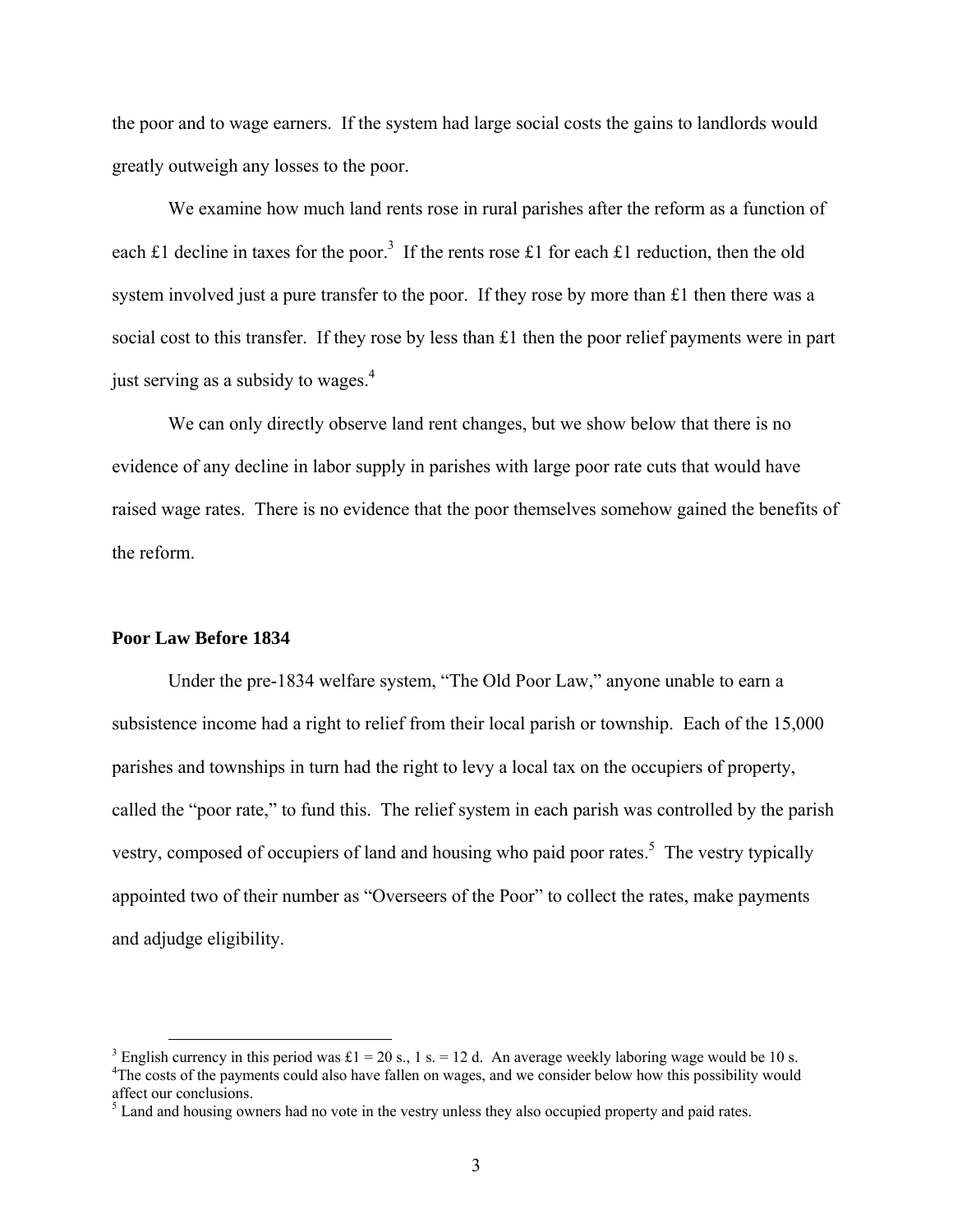Local magistrates with jurisdiction over groups of parishes supervised the parishes in their administration of poor relief. Applicants denied poor relief could appeal to them. The magistrate could order an applicant be relieved, and could set the level of relief that parishes had to offer. $^6$ 

The Old Poor Law thus mixed a national right to relief, with local setting of eligibility and relief levels. The Poor Law Report of 1834 and other sources suggest that the same subsistence levels were set for all parishes within the magistrate's jurisdictions. But relief levels varied substantially between districts. Thus in 1832-3 the payment guaranteed to a family of a husband, wife and three children varied from 5.6 s. per week to 13.8 s. per week across 337 parishes supplying data on this.

 Workers received payments when they were too old to work, when they were ill, when they were unable to find work, and when their earnings fell below the adjudged subsistence level for their family. Thus in the parish of Todenham in Gloucester in 1832-3 those in receipt of poor relief were:

"eight efficient Labourers with four Children and upwards, 14s. 8d.; three infirm old Men, 9s. 6d.; three Bastards, 5s. 8d.; eleven Widows, £1. 8. 5d.; three with Families, £1. 0. 9d."<sup>7</sup>

The allowance paid to the working laborers in Todenham was calculated as the difference between their wage and their family need, where this was measured as 1s. 3d. for each person in the family, plus 2s. 6d. extra for the husband and wife. Thus the need of a family of husband, wife and 4 children was estimated as 10s. The allowance from the parish was the difference between the wage of the husband and this amount. In some cases the parish themselves decided

<sup>&</sup>lt;sup>6</sup> Thus in the parish of Ardleigh, in Essex, in 1795 the overseer's account book notes "Relieved John Lilly on complaint by order, 5 s." (Essex Record Office)

<sup>7</sup> Parliamentary Papers, 1834c, p. 202b.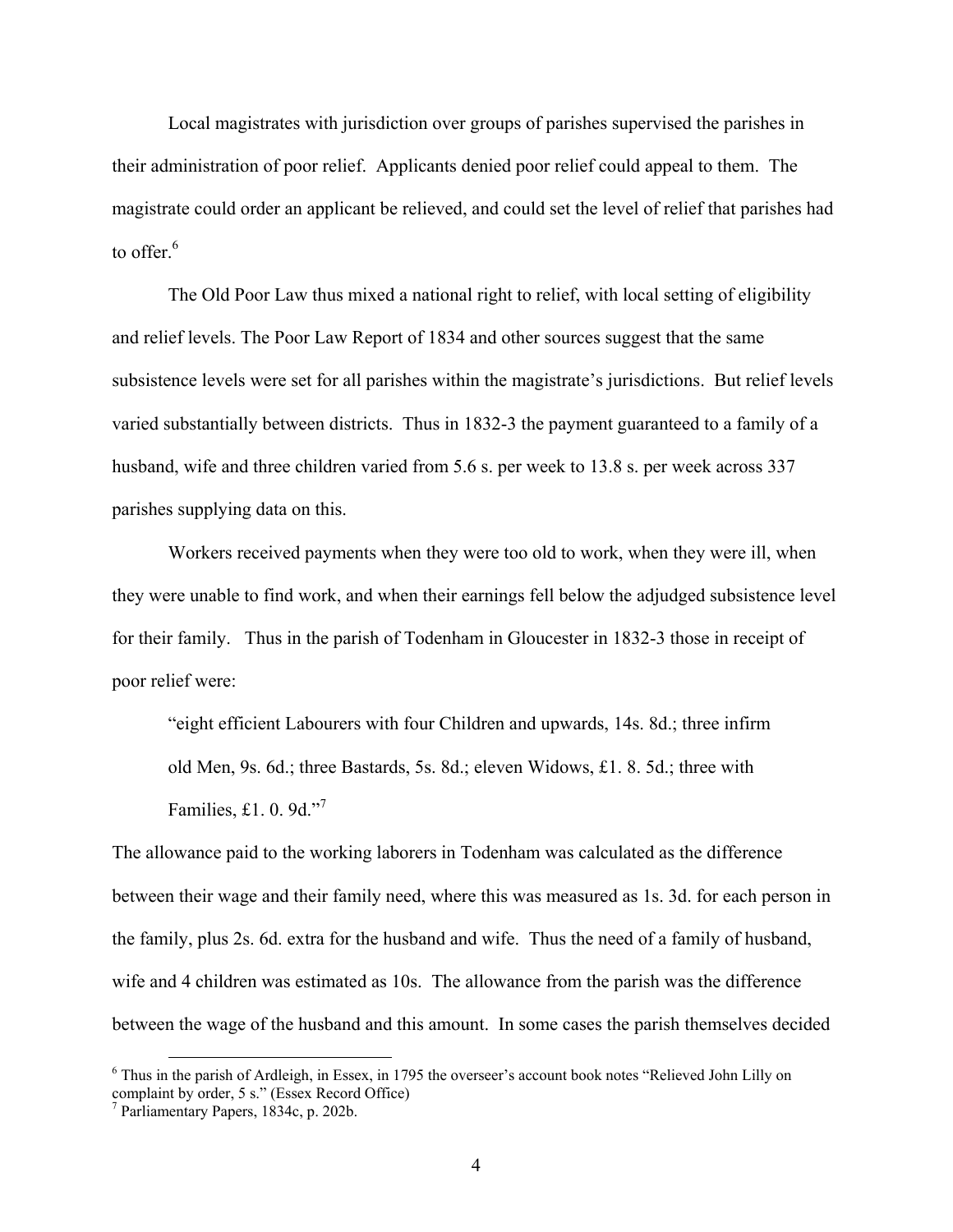on the scale of relief, in others the local magistrates fixed the norms. Thus in the parish of Little Rissington in 1832-3 the Rector notes that "The Magistrates scale of relief in this division is thus regulated:...."<sup>8</sup> The need to meet the subsistence wage for each family allegedly caused parish officers to encourage employers to hire married men with families in preference to single men, or childless married men. They also allegedly encouraged employers to allocate any extra earning opportunities to married workers.

By the early nineteenth century, large numbers of workers in many parishes were receiving some wage subsidy under the poor law. Thus in 81 out of 261 rural parishes surveyed in 1832-3 the subsistence level set for a family with three young children was greater than or equal to the wage outside harvest time for farm laborers. In Stradbrooke in Suffolk, for example, a man with a family of 3 children was entitled to 12.25 s. per week, while the weekly wage of farm workers was 8 s. $\degree$  Workers with families in many parishes thus allegedly faced a 100% marginal tax rate. For these workers supposedly the gains from extra effort at work were small, as were the costs of being fired for not performing well.

 Although parishes were required to provide subsistence, they could choose how it was provided. Some of the poor, typically the old, the infirm, and children, were in some cases accommodated in Poor Houses. But the great majority were supported in their own homes with weekly stipends and rent and clothing subsidies, as in most modern welfare systems. Many families received a weekly cash allowance from the Overseers.

<sup>&</sup>lt;sup>8</sup> Similarly in Wellesbourn Mountford in Warwick the overseer noted that "The Magistrates order each family 2s. per head a week; consequently character is not considered." Parliamentary Papers, 1834c, p. 554b.<br><sup>9</sup> At other localities the prevailing wage was much above the subsistence level. Thus in Ash next Sandwich in Kent

a family of 5 was entitled to 9 s. per week, while the prevailing wage was 14.25 s. per week.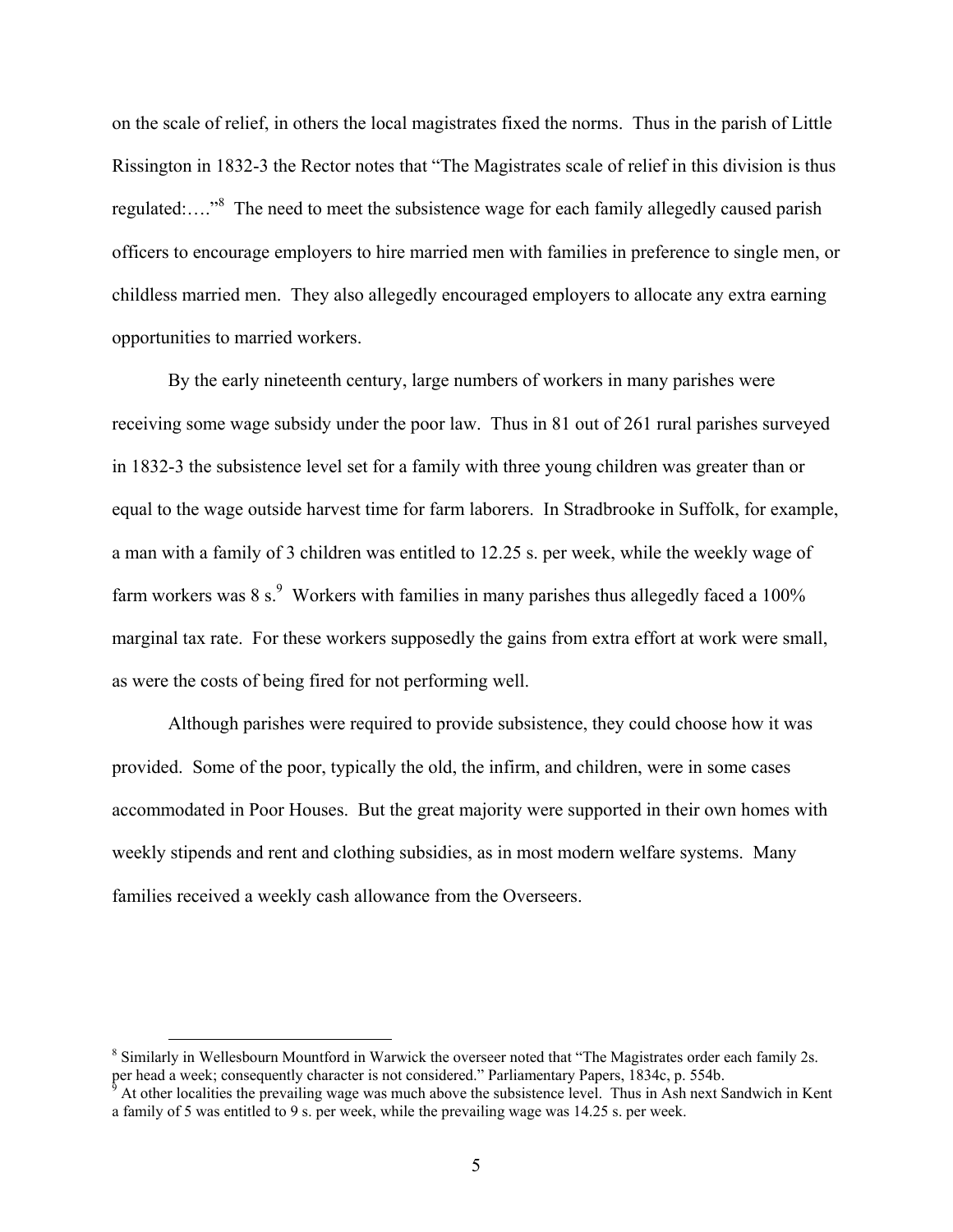By the early nineteenth century a substantial fraction of English families were in receipt of relief at some point in the year: 9% of the population in 1813-15, for example. In the rural areas of southern England the fraction was higher: 13% or more in these same years.

Poor relief payments per person varied widely across parishes. Figure 1 shows payment per person in 1829-33 by parish. The average was £0.8 per person, compared to a likely average wage income per person of £8 per year per person for laboring families (so poor relief payments on average were 10% or more of the budgets of laboring families). But in 5% of parishes payments were more than twice this average, and in 17% of parishes less than half the average.

 We have detailed figures for Ardleigh in Essex for 1821-3 on who was in receipt of relief. Ardleigh at £1.2 per head was in the upper quintile of parishes in terms of relief expenditures. 28% of the population were in families in regular receipt of relief in 1823. In addition at least 22% of men aged 15-59 received unemployment payments at some point in the vear  $1821$ <sup>10</sup>

 Using a set of 787 parishes where we have information on average farm wage in 1832 we explored the source of this variation in the following regression:

$$
PPN_{1829-33} = a + b_1 W_{1832} + b_2 FLABAG_{1831} + b_3 FCNTYARA + b_4 DEN_{1831} + b_5 DN + b_6 DSE + b_7 DSW
$$

where  $W_{1832}$  is the estimated annual wage in farming in the parish in 1832, FLABAG the fraction of the men aged 21 and over engaged in farming, FCNTYARA the fraction of the land in the county the parish was in employed in arable farming in  $1837$ ,  $DEN<sub>1831</sub>$  the population per acre in 1831, DN an indicator for the parish located in the north of England, DSE and indicator for the parish located in the SE, and DSW an indicator for the parish located in the SW (with the Midlands the omitted category).

 $10$  Essex Record Office, D/P 263/12/7-8.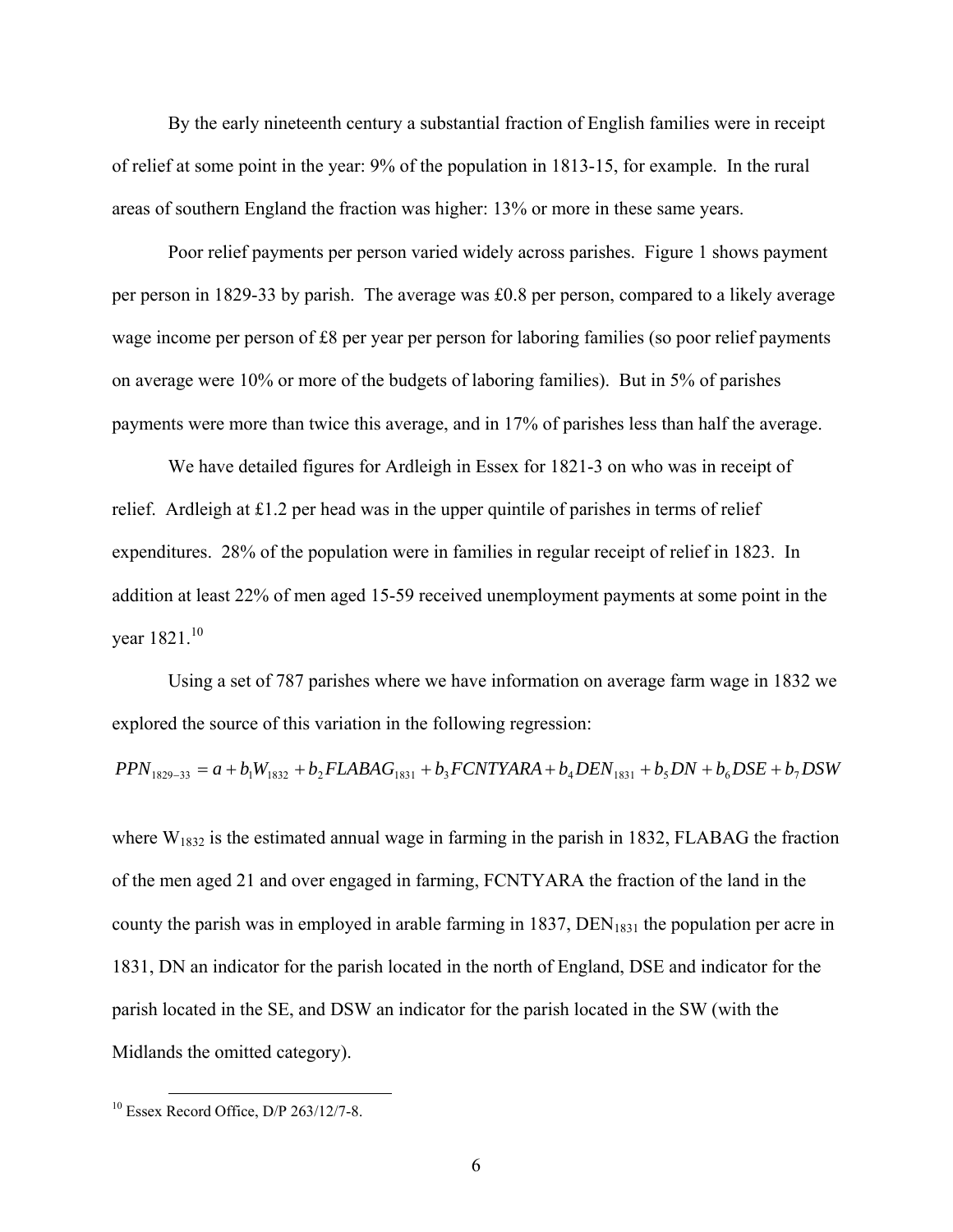

**Figure 1: Poor Payments per head, 1829-33 (£)**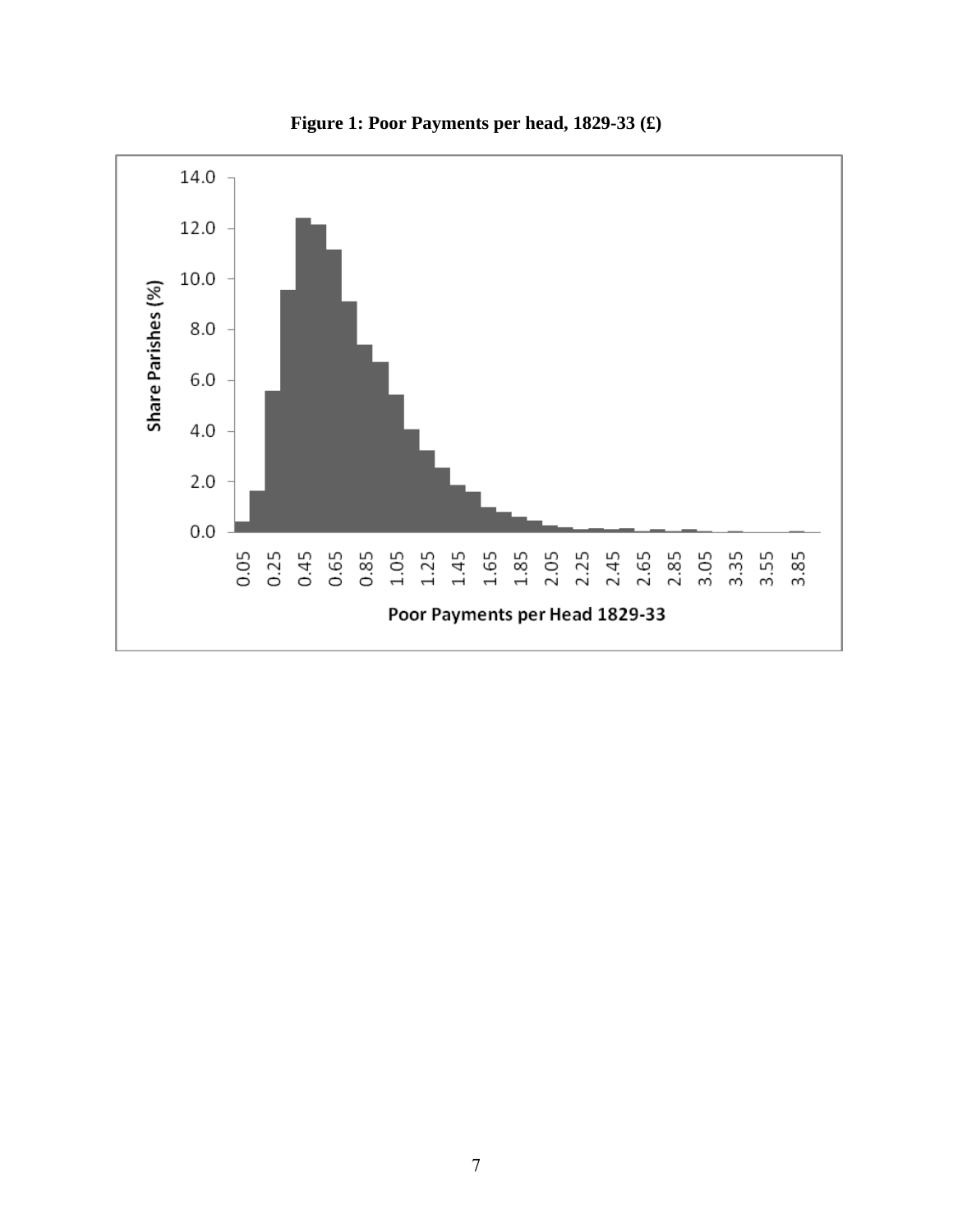| Variable                          | Coefficient estimate | <b>Standard Error</b> |
|-----------------------------------|----------------------|-----------------------|
| Constant                          | 0.83                 | 0.130                 |
| Farm Wage 1832 (£/year)           | $-0.010**$           | 0.0029                |
| Fraction of labor in agriculture  | $0.559**$            | 0.059                 |
| Fraction of county acreage arable | $-0.175$             | 0.111                 |
| Population density                | $-0.012$             | 0.009                 |
| In North                          | $-0.356**$           | 0.042                 |
| In South East                     | $0.240**$            | 0.033                 |
| In South West                     | $-0.266**$           | 0.042                 |
|                                   |                      |                       |

# **Table 1: Explaining the variation in poor payments per person, 1829-33**

The variables in the regression explain 39% of the variation in poor payments per person across parishes. Most of that 39% of explained variation came from the geographic location of the parish, rather than factors like the local wage, the importance of agriculture, or population density. If we omit these three variables from the regression the  $R^2$  falls to 0.14. The South East of the country was a very high poor relief area, even controlling for wages, and the North a very low relief area. An important component here seems just to have been differences in regional "tastes" for providing welfare payments.

Since the average poor payment per person was £0.8, the difference of £0.6 between the average SE and N parish was very substantial. Rural parishes had substantially higher payments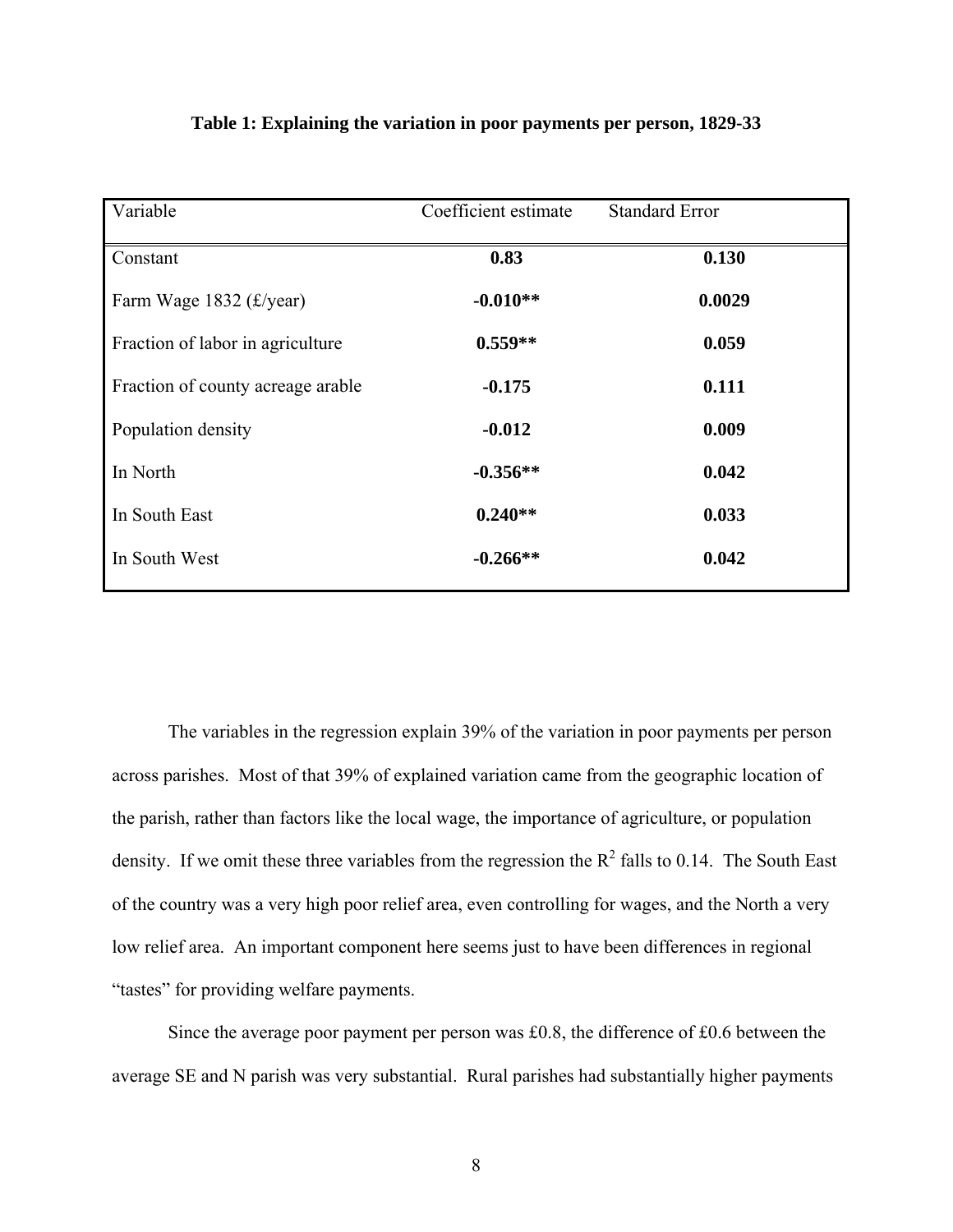than urban, again a £0.6 difference, compared to an average of £0.8, though since these parishes were mainly very rural this explains little of the variation. Higher wages had a very modest impact in reducing poor payments. Going from the lowest annual wage of £19 to the highest of £46 reduced poor payments per head by £0.27, which was much less than the regional or rural/urban differences.

#### **The Poor Law Report of 1833**

 Though the formal elements of the poor relief system in place in 1833 had been established by 1700 or earlier, there was growing dissatisfaction with the system over time. This was in part because the costs and the share of the population relieved rose from a very small fraction of the population to the substantial proportion discussed above by the late eighteenth century.The old poor law was argued by the Poor Law Commission in its 1833 Report to have three significant social costs.

#### **Reduced Work Incentives**

 The poor law allegedly destroyed the incentive of workers to work hard at work, and to seek out employment if they were unemployed. In a parish where the market wage rate for a worker was below the guaranteed minimum, the worker faced effectively a 100% marginal tax rate. This seemingly should have reduced labor supply. It would also reduce effort even when at work, since the costs of unemployment were lowered. Both these effects would drive up labor costs per unit of labor supplied.

 Figure 2 shows for 261 parishes or townships in 1832-3 both the reported weekly wage in winter for an adult male in agriculture, and the level of income at which the parish would start

9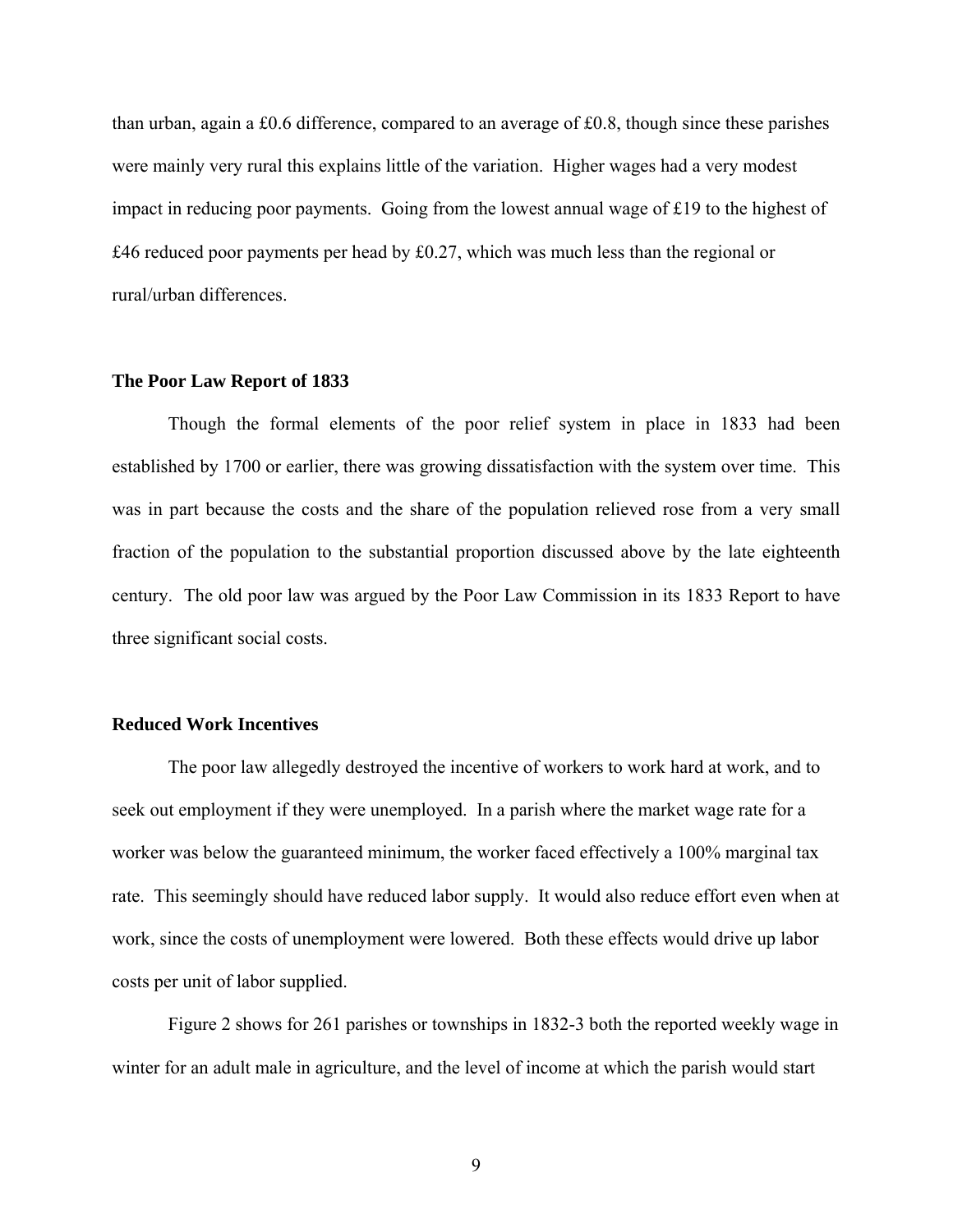supporting a family of husband, wife and 3 young children. As can be seen in a large number of parishes, roughly a quarter of the sample, a father of 3 would have his wage subsidized out of the poor rates in winter.

 With a poor law minimum income guarantee in place farmers would thus have to boost the wages they offered. They also would get less effort from the workers, further driving up the cost of labor per unit supplied.



**Figure 2: Winter Wages versus the Subsistence Allowance, 1832-3** 

Note: "s" indicates a parish in the south of England, "n" a parish in the north.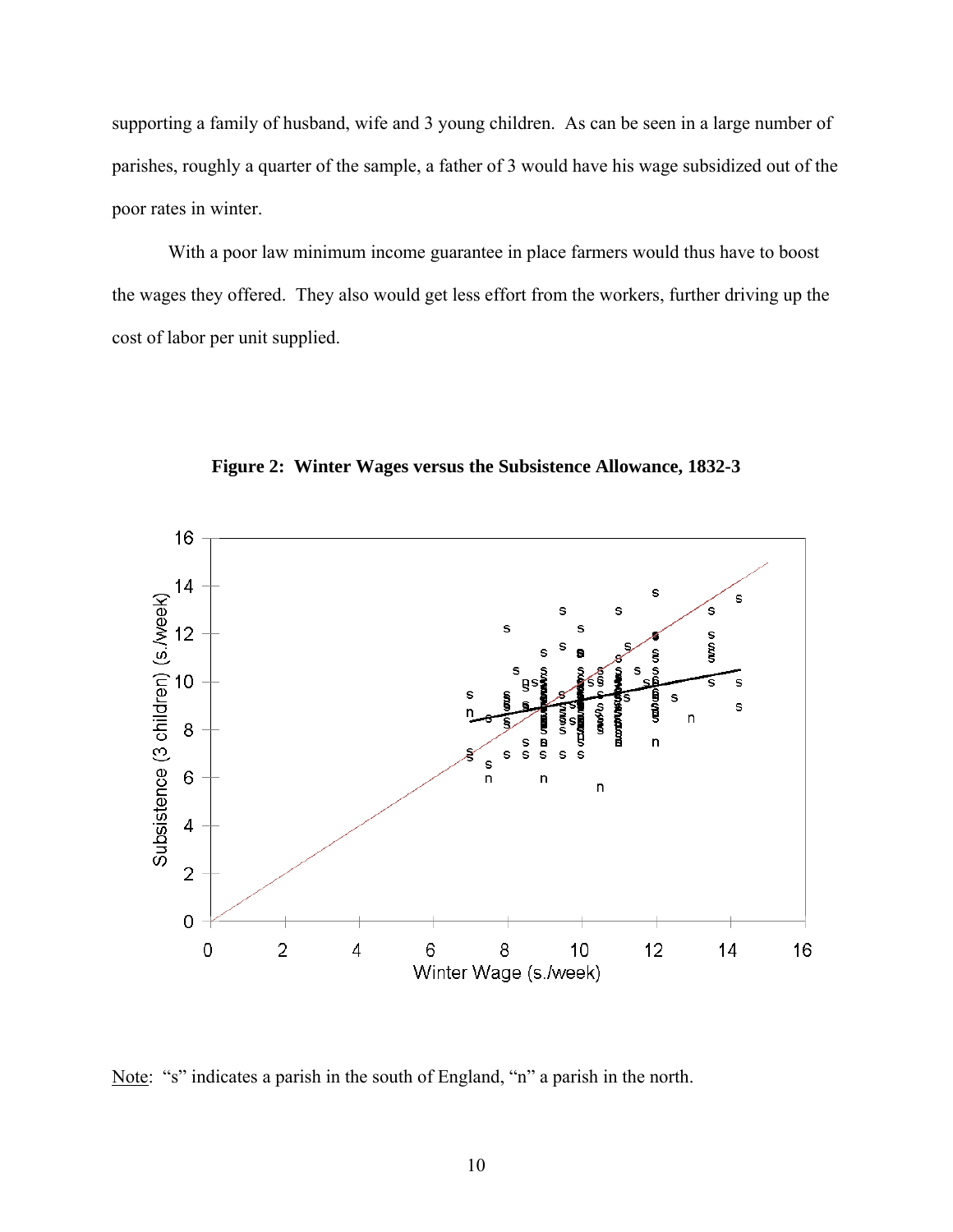#### **Reduced Labor Mobility**

 Since workers were guaranteed a subsistence income in their place of birth they had reduced incentives to bear the costs and hazards of moving in response to wage differentials. Thus, the poor relief system was alleged to create a misallocation of labor in the economy – slowing migration from the low wage rural parishes to the higher wage urban areas. This would have a reverse effect on labor costs in low wage rural parishes, increasing the labor supply. But it would do so by retaining in these parishes workers whose subsistence cost exceeded their marginal product of labor.

#### **Reduced Investment**

 Finally, the Old Poor Law should have reduced landowners' incentive to invest capital in land improvement. Although the poor relief levels were set by the magistrates, they were paid out of parish taxes that were assessed on occupiers of housing and farmland according to the estimated rental value of the property. While land value was partly determined by soil fertility, it was also affected by investments in farmhouses, buildings, roads, fences and drainage systems. The tax rate on property under the Old Poor Law was as high as 40% in some rural parishes. In these parishes the required return on investments in land improvement would be correspondingly greater.<sup>11</sup> Thus the Old Poor Law reduced rural labor demand by discouraging investment.

 $<sup>11</sup>$  Another cost that contemporaries focused on, but we do not investigate here, was the alleged effects of the system</sup> in increasing the fertility of the poor. Since each additional child increased the poor relief allocation to the family the costs of fertility to poor households were thereby reduced.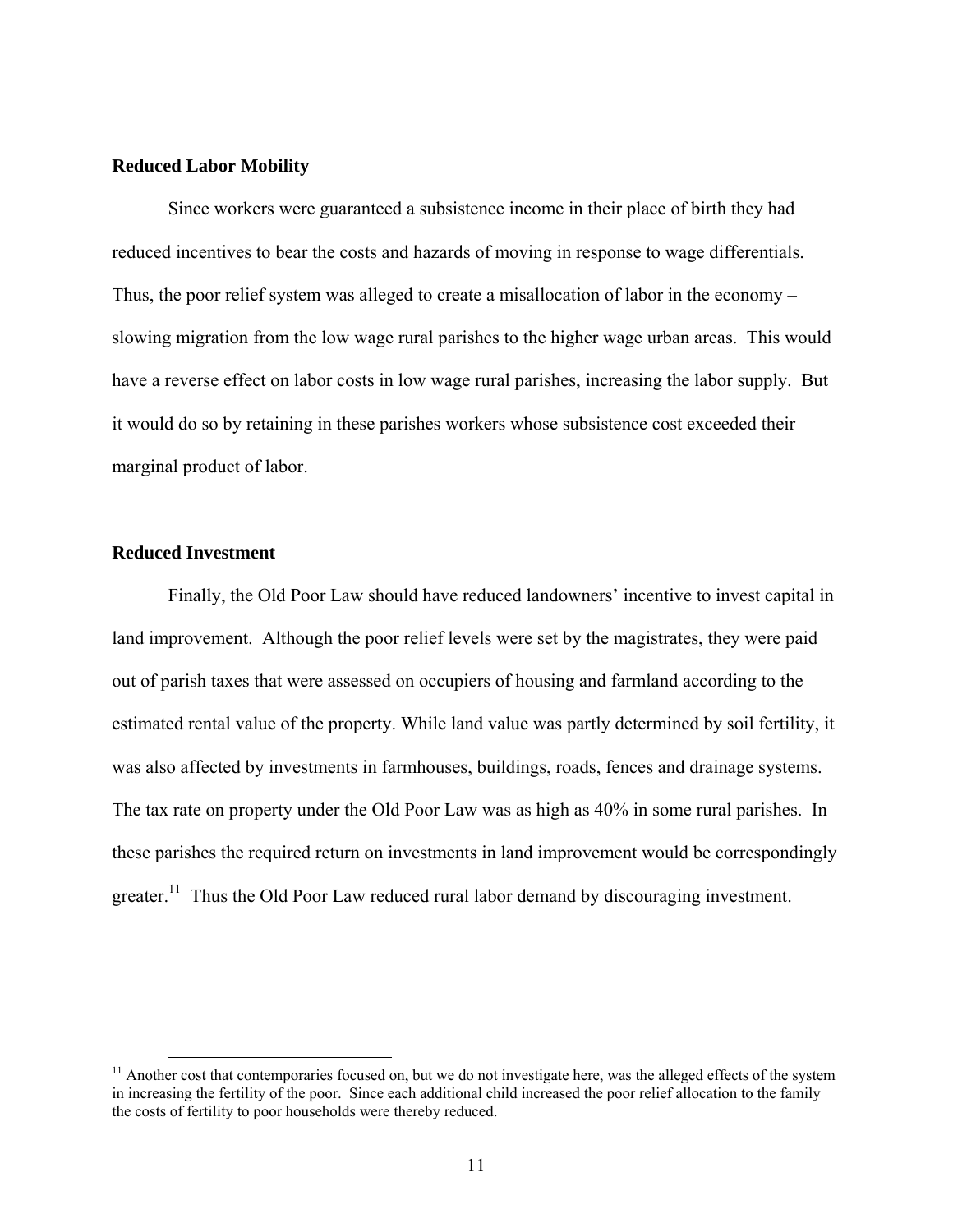#### **Increased Fertility by the Poor**

 Since each additional child received a proportionate allowance it was feared that precisely for the poorest of the population, those in receipt of relief, the normal economic costs of greater fertility had been taken away. Where for richer groups earlier marriage implied more children and a substantial decline in living standards, for the poor earlier marriage had no costs.

#### **The 1834 Reform**

 Poor Law Amendment Act of 1834 radically reformed the system. The safety net, the legal right to relief, was maintained, but now able-bodied applicants for relief were expected to enter a workhouse to receive it. In the workhouse, the conditions were deliberately planned to be wholesome but monotonous and confining. This was the so-called "Workhouse Test." There was to be no payment to relief to those living independently or as a subsidy to wages, except on a temporary basis in the case of illness. It was known that indoor relief was more expensive than outdoor, but the hope was that the new regime would discourage all but the truly needy from applying. Workers would instead migrate in search of work, limit fertility (through a later age of marriage), or just make do with what the market offered.

To ensure compliance with the reform objectives at the local level parishes were organized into unions, where the decision about who was entitled to relief, and how much relief to provide, was now to lie with the Board of Guardians of the union. The Board of Guardians was composed on the magistrates resident in the Union, along with an elected representative from each parish. In the election for the guardians, however, large occupiers and large landowners were given more votes.

12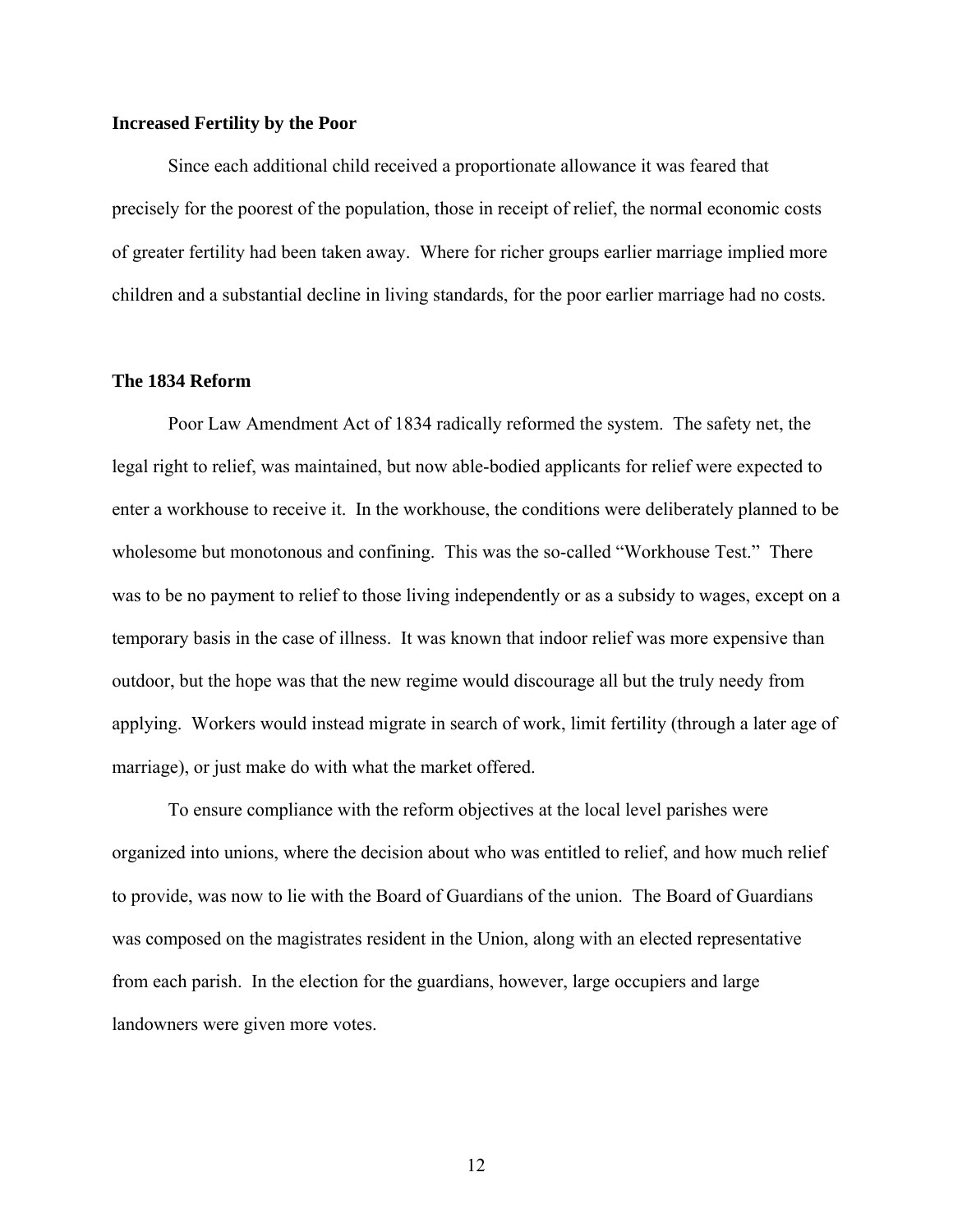#### **The Effects of the 1834 Reforms on Poor Relief Expenditures**

Though the 1834 reform was supposed to end all outdoor relief, there has been debate about how strictly it was actually applied. Local administration of poor relief still lay with the ratepayers and land owners of each parish. While very few able bodied males were listed as receiving unemployment relief or allowances in aid of wages in the early 1840s the numbers of adult males relieved outdoors on account of "illness" was significant, and Digby (1975) argued that this was just a disguised way of continuing outdoor unemployment relief. Apfel and Dunkley (1985), however, argue that in at least some counties such as Bedford the reforms were vigorously applied so that expenditures and particularly payments to the able-bodied fell sharply.

 To check that the reforms did lead to cuts, and to examine the pattern of cuts, we have for a sample of 2,803 parishes and townships data on poor payments per person in the population in the five years 1829-33, just before the reform, and in the four years 1838-41 just after the reform. This data is summarized in figure 3 by the average level of payments per head in 1829-33. We looked at what happens to payments per person in 1838-41 and 1824-28 compared to how much was being paid per head in the base year.

In the years before the reform there is a strong correlation between the places with high payments in 1829-33 and those with high payments in 1824-8, with little sign of regression to the mean. The payment pattern across parishes is stable. After the reform the payment pattern is largely unchanged for parishes with payments per head of population of less than £0.60. For these parishes average payments per head went from £0.42 to £0.40. But in the higher paying parishes there is a clear pattern of cuts. The higher the payment the greater the proportionate cut. In our sample parishes paying more than £0.60 per year saw a decline in average payments per head from £1.07 to £0.68. Thus the reforms were imposing real cuts, and they were imposing

13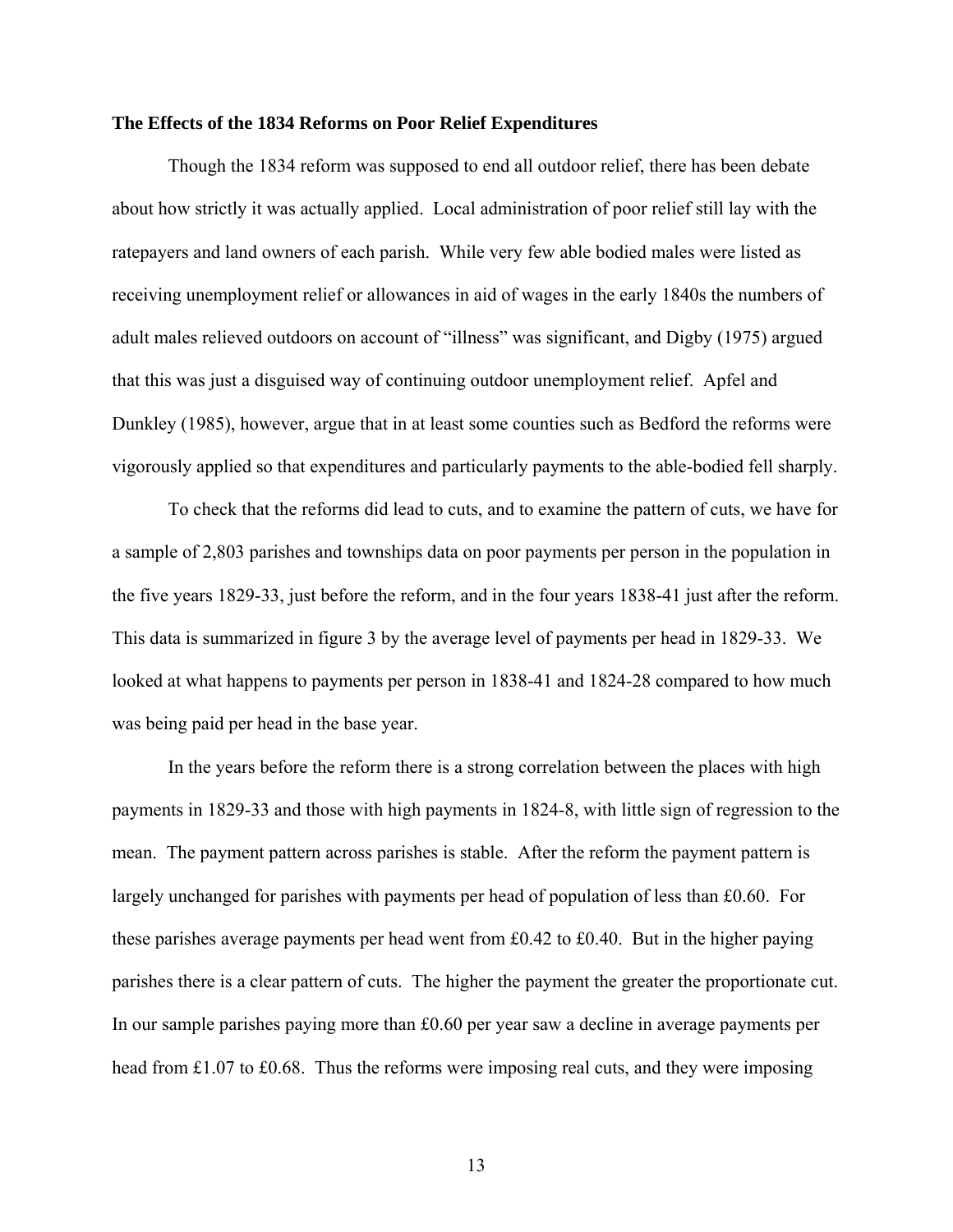them in the areas of the higher relief payments per head.<sup>12</sup> Our interpretation is that in areas of low payments the relief payments before 1834 were principally to the elderly and orphans, and were not affected by the strictures of the New Poor Law. The areas of high payments per capita were those where the payments were subsidies to wages, and thus were cut. The effects found in aggregate also show up if we divide the data into three regions, the North, the South West and

<sup>&</sup>lt;sup>12</sup> We include the 1824-28 data to show that the relationship between the payments in 1829-33 and 1838-41 cannot be just the result of larger random components in the higher paying parishes in 1829-33. If so the curve relating 1824-28 payments to 1829-33 would show a similar regression to the mean.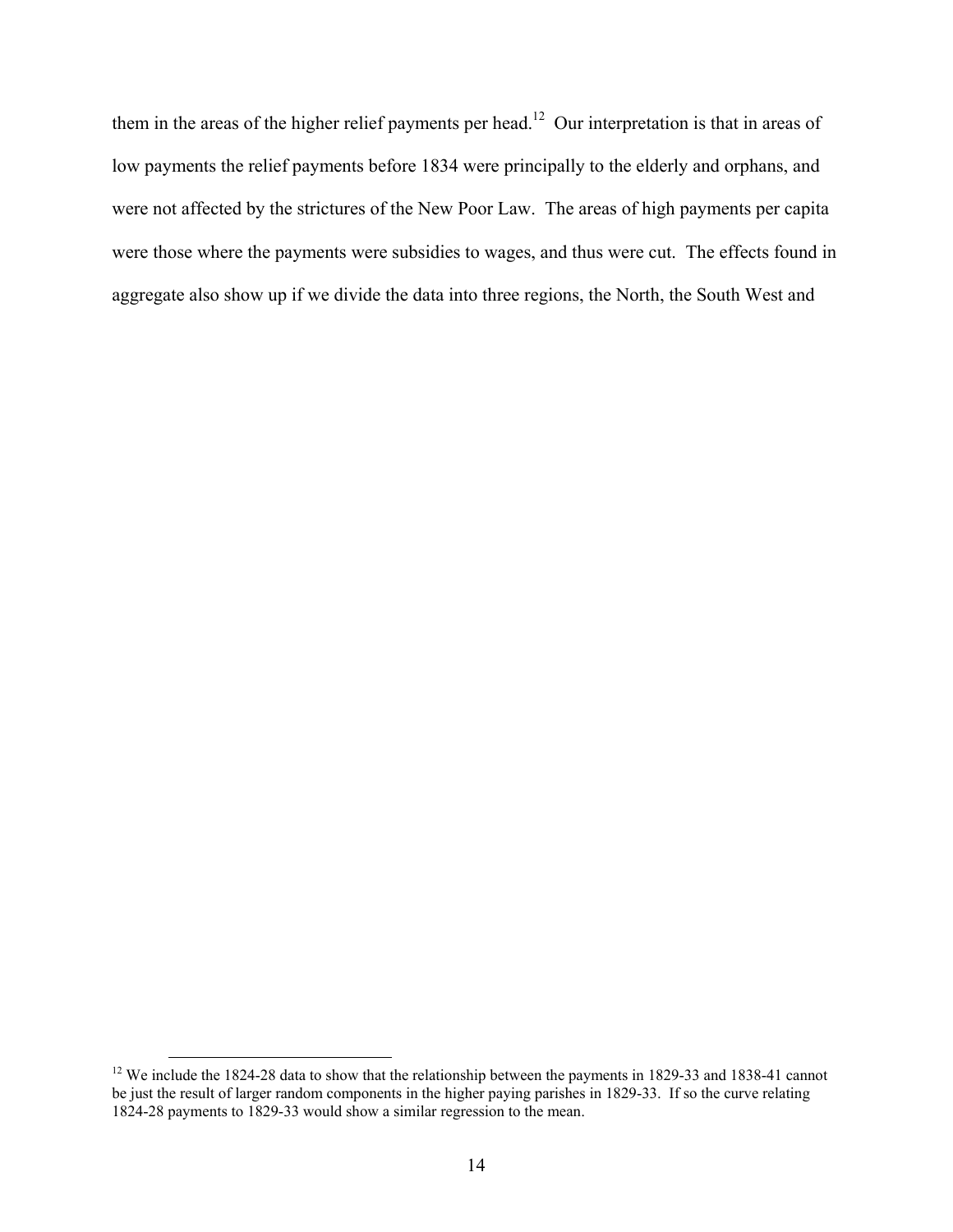

**Figure 2: The effects of the New Poor Law by the earlier level of payments per head**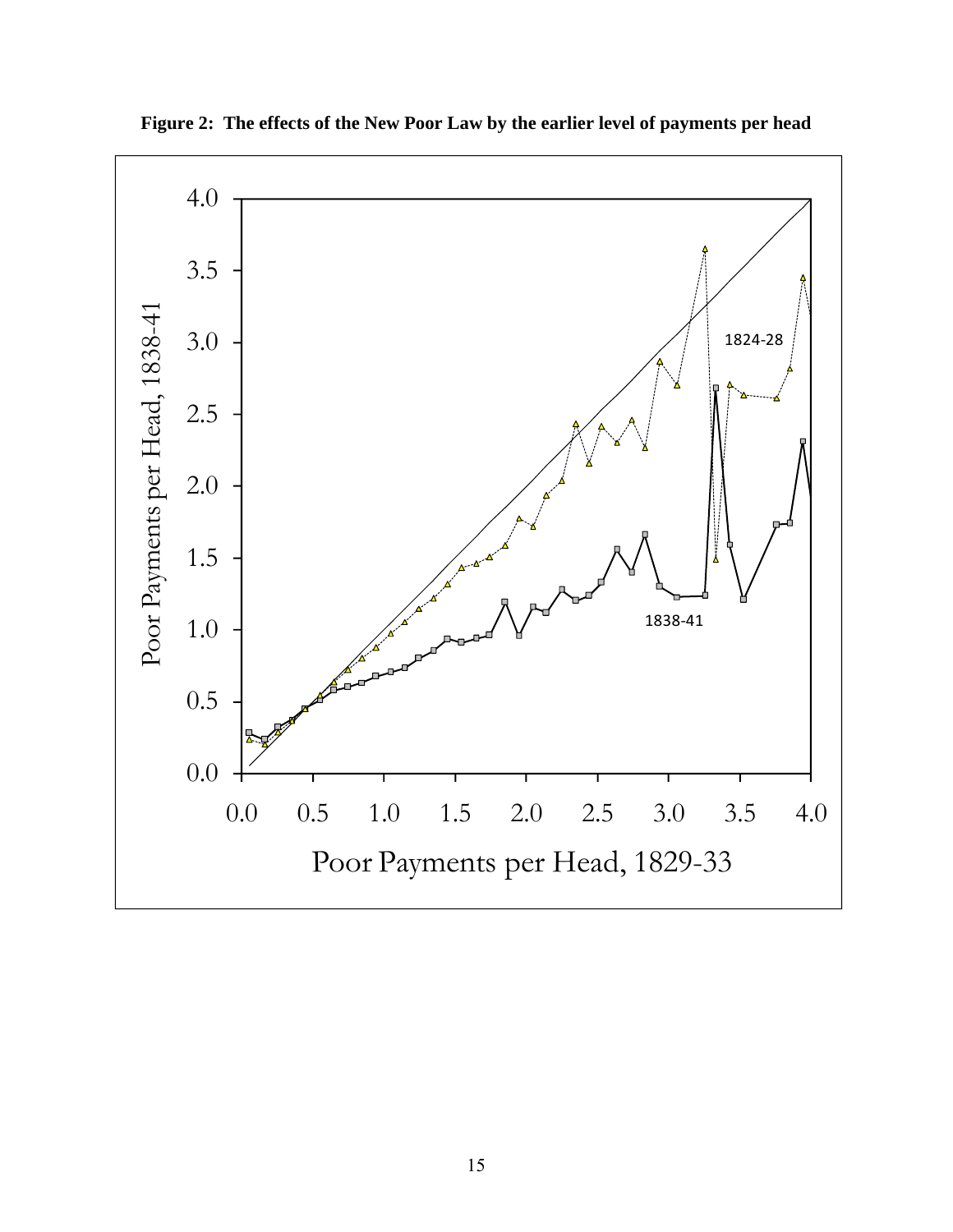the South East. In the north average poor payments per head fell from £0.48 to £0.44. In the south east average payments fell from £0.98 to £0.64.

 We can explain 58% of the variance in the change in poor payments per head by parish or township between 1831-3 and 1838-41 (Δ*PPN)* with the simple regression specification

$$
\Delta PPN = \alpha + \beta_1 PPN_{31-33} + \beta_2 DHIGH \bullet (PPN_{31-33} - 0.6) + \varepsilon ,
$$

where *PPN1829-33* is the poor relief payments per resident in 1829-33, and *DHIGH* is an indicator variable which is 1 when  $PPN_{1829-33}$  > 0.6. In contrast if we look at the changes under the old poor law regime between 1824-28 and 1829-33, then the same specification explains just 8% of the variance. Thus the regime change alone explains at least half of the changes in poor payments per head between 1829-33 and 1838-41.<sup>13</sup>

 In the tests of the effects of the poor law reform below we will be using as an independent variable poor payments per acre in rural parishes, defined as those with the majority of workers employed in agriculture. Changes in poor payments per acre in rural parishes are even more predictable than changes in poor payments per head. If we translate the equation above into poor payments per acre by multiplying every term by people per acre in 1831 then we can explain 70% of the variance in changes in poor payments per acre between 1829-33 and 1838-41.14

<sup>&</sup>lt;sup>13</sup> Addition of other variables such as indicator variables for local effects, for urban versus rural parishes, and for the poor law the parish belongs to can raise the  $R^2$  to 0.64. But this implies that these other elements explain only a very small share of the variance.

<sup>&</sup>lt;sup>14</sup> Again looking at the change from 1829-30 to 1831-33 the same variables explain only 2% of the variance.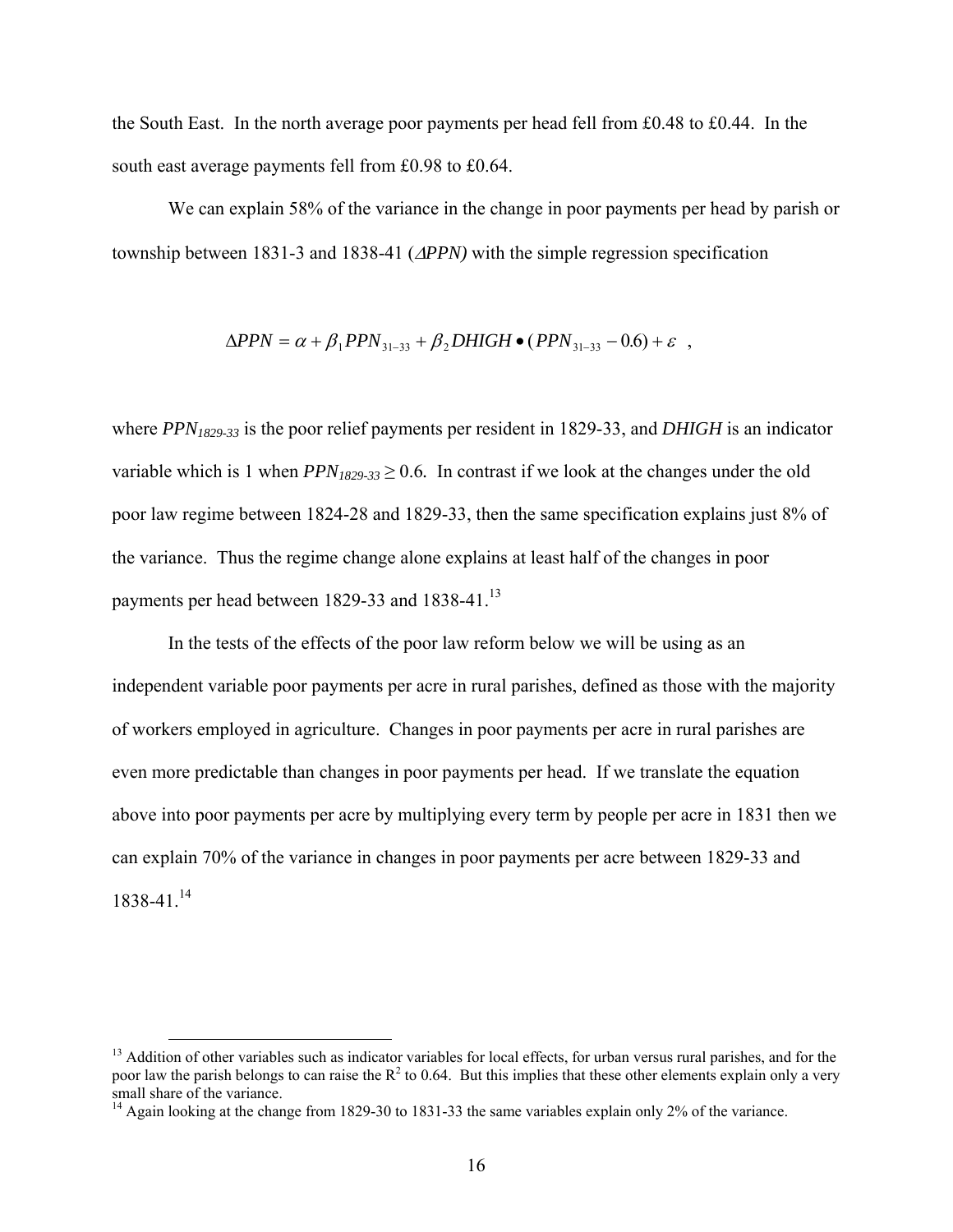#### **Did the Old Poor Law have significant social costs?**

The conclusion of the Poor Law Commission that the old system had significant social costs – through maintaining in the countryside an excess of poorly motivated unproductive workers – has not gone unchallenged. Mark Blaug (Blaug 1963, 1964) argued that poor relief payments under the Old Poor Law were too small to change workers' incentives. The relief payments mainly supported the elderly, and the infirm with little effect on work effort, migration, employment participation or fertility for workers. The Poor Law did involve a transfer from landowners to the poor, but without additional efficiency costs.

 More recently George Boyer, has argued further that the Old Poor Law did not even transfer income from property owners to the poor, but instead reallocated labor costs in rural parishes from farmers to non-labor hirers such as the collectors of tithe payments. It persisted because rural landlords, whose tenant farmers operated the poor relief system within parishes, were gaining from the payments.<sup>15</sup>

Boyer pointed to the surprising geographic variation in relief payments under the Old Poor Law, noted above, as support for his argument. Payments per head of population were greater in rural parishes than in urban, and they were greater in the grain growing South East than in the equally poor but pastoral South West. The reason for this, argues Boyer, was that labor-hiring farmers used poor relief to supplement wages. Such farmers operated within a competitive labor market, and needed to pay enough to retain adequate labor in the countryside. By laying-off workers when labor demand was low in winter, and having them supported by the parish, they reduced net labor costs since the occupiers of the houses and the tithe owners paid part of the poor relief. This device was only profitable if there is a period where the marginal

 $15Bover, 1990.$ 

17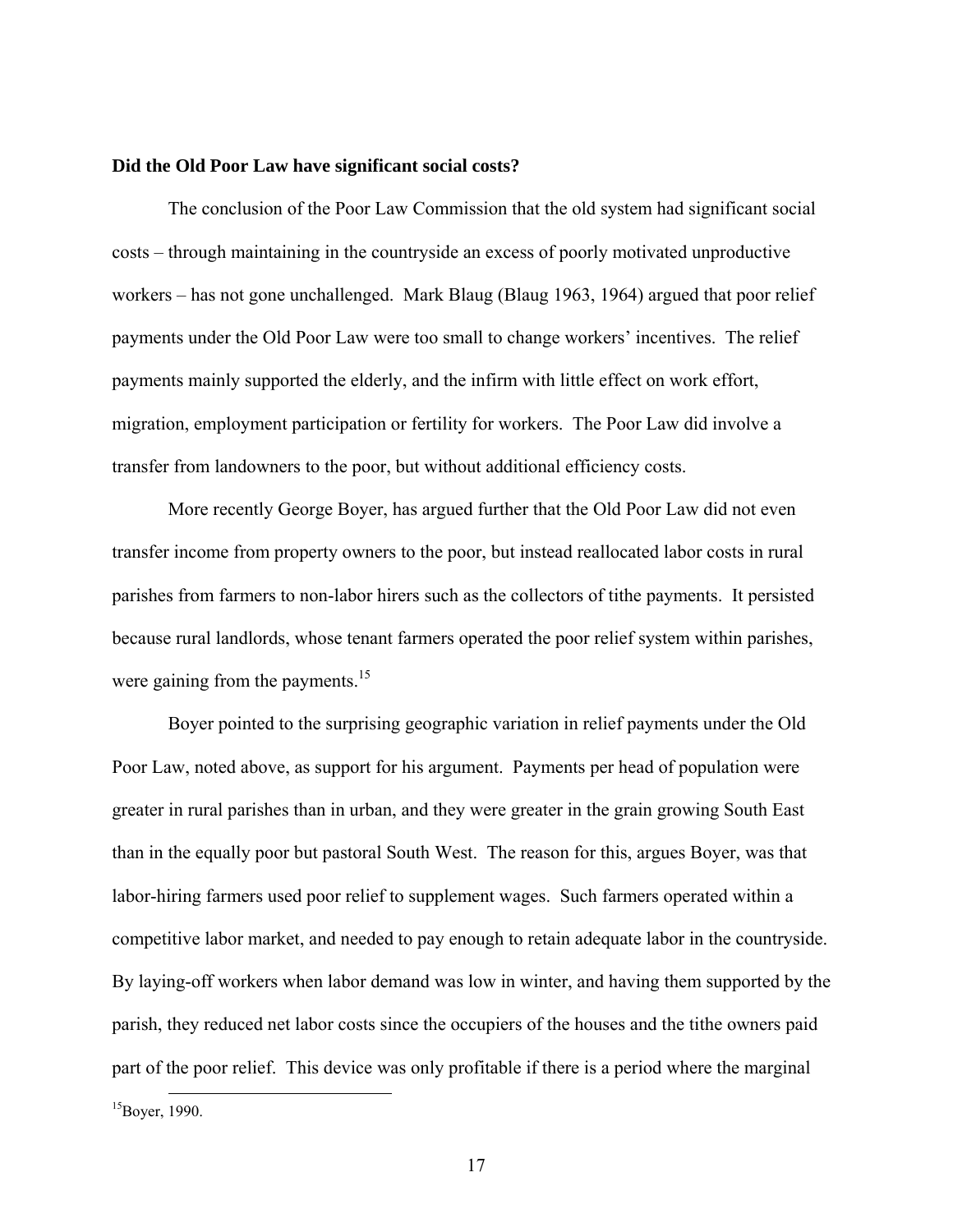product of farm workers is very low. This explains more extensive poor relief payments in the grain areas where labor demand was much more peaked in the summer.

Since poor relief payments were being used largely to substitute for wages they would also have no effect on labor migration between country and town. Boyer did find that the poor law enhanced fertility, however.

Boyer's primary empirical support for his theory is data from the Poor Law Commission on a cross section of parishes in 1832-3. He shows that parishes with higher poor law payments were those with more seasonal labor demands, and also those with a larger proportion of ratepayers who were farmers. However, as is shown below in table 2 even entirely urban parishes in the South East paid more per person in poor payments in 1831-3 than urban parishes in the west and north. Poor payments per head in the most urban parishes, those with fewer than two males in 10 listing their occupation as agricultural in 1831 followed the same regional pattern as those in the most rural parishes, those with more than 8 in 10 males employed in agriculture. This evidence starkly conflicts with Boyer's particular political economy story. The pattern of urban poor relief follows fairly closely the pattern in rural areas.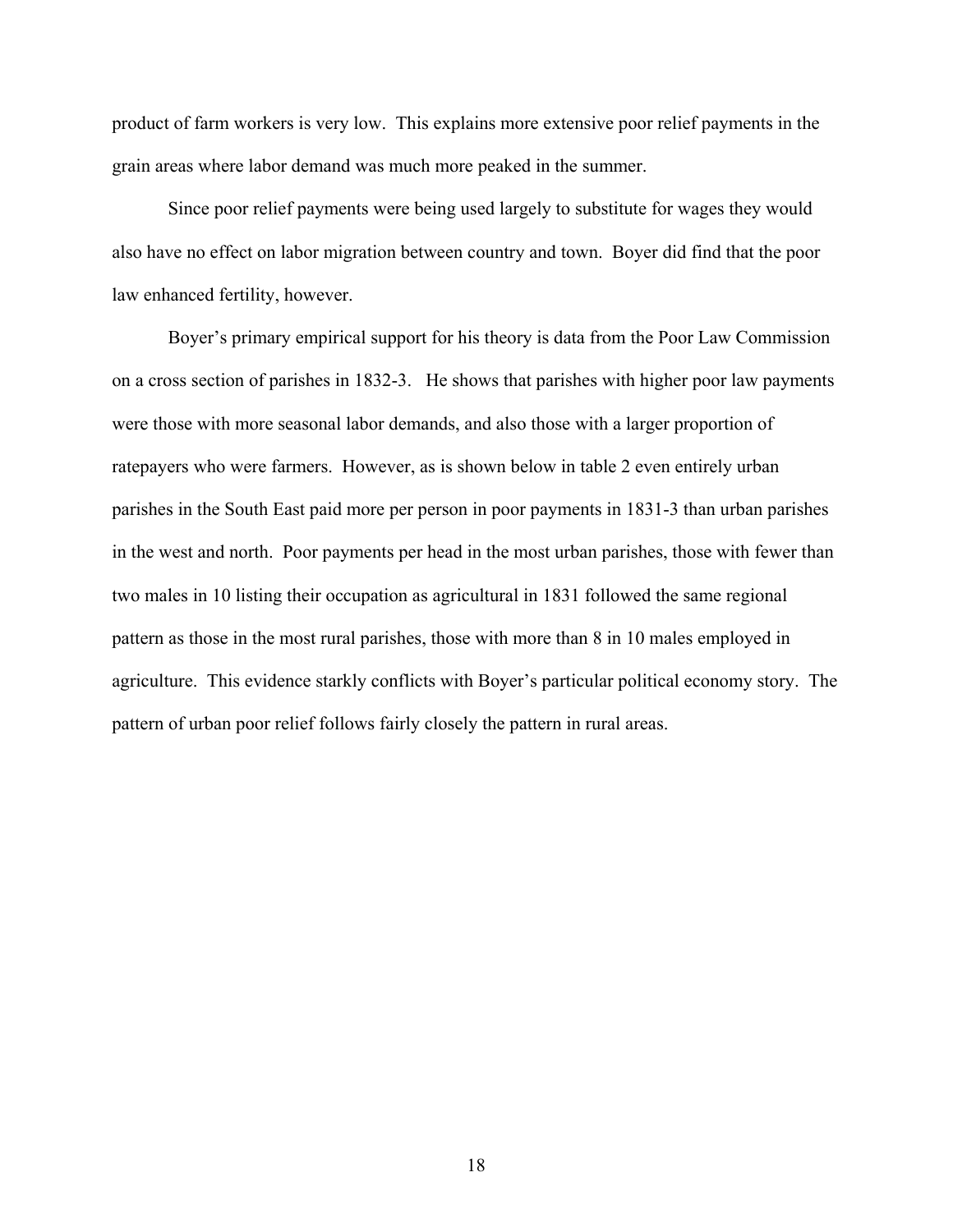| Region     | <b>Most Urban</b> | <b>Most Rural</b><br><b>Most Urban</b> |           | <b>Most Rural</b> |  |
|------------|-------------------|----------------------------------------|-----------|-------------------|--|
|            | Number of         | Poor Payments per                      | Number of | Poor Payments per |  |
|            | Parishes          | head                                   | Parishes  | head              |  |
|            |                   |                                        |           |                   |  |
| South East | 122               | £0.78                                  | 810       | £1.18             |  |
| Midlands   | 142               | £0.68                                  | 683       | £0.90             |  |
| North      | 340               | £0.25                                  | 330       | £0.77             |  |
| South West | 163               | £0.35                                  | 421       | £0.65             |  |

# **Table 2: Urban and Rural Relief Payments by Region, 1829-33**

## **The Social Costs of the Old Poor Law**

We can estimate the net social cost of the Old Poor Law per £1 transferred to the poor by looking at the net gain in land rents in rural parishes after the reform.

Assume that the farmland rent in each parish i with poor payments of 0 would be in year t  $\psi_{t}V_{i}$ . When a poor rate is charged the actual rent becomes

$$
RENT_{it} = \psi_t V_i - b \cdot POOR_{it} + \varepsilon_{it}
$$
 (1)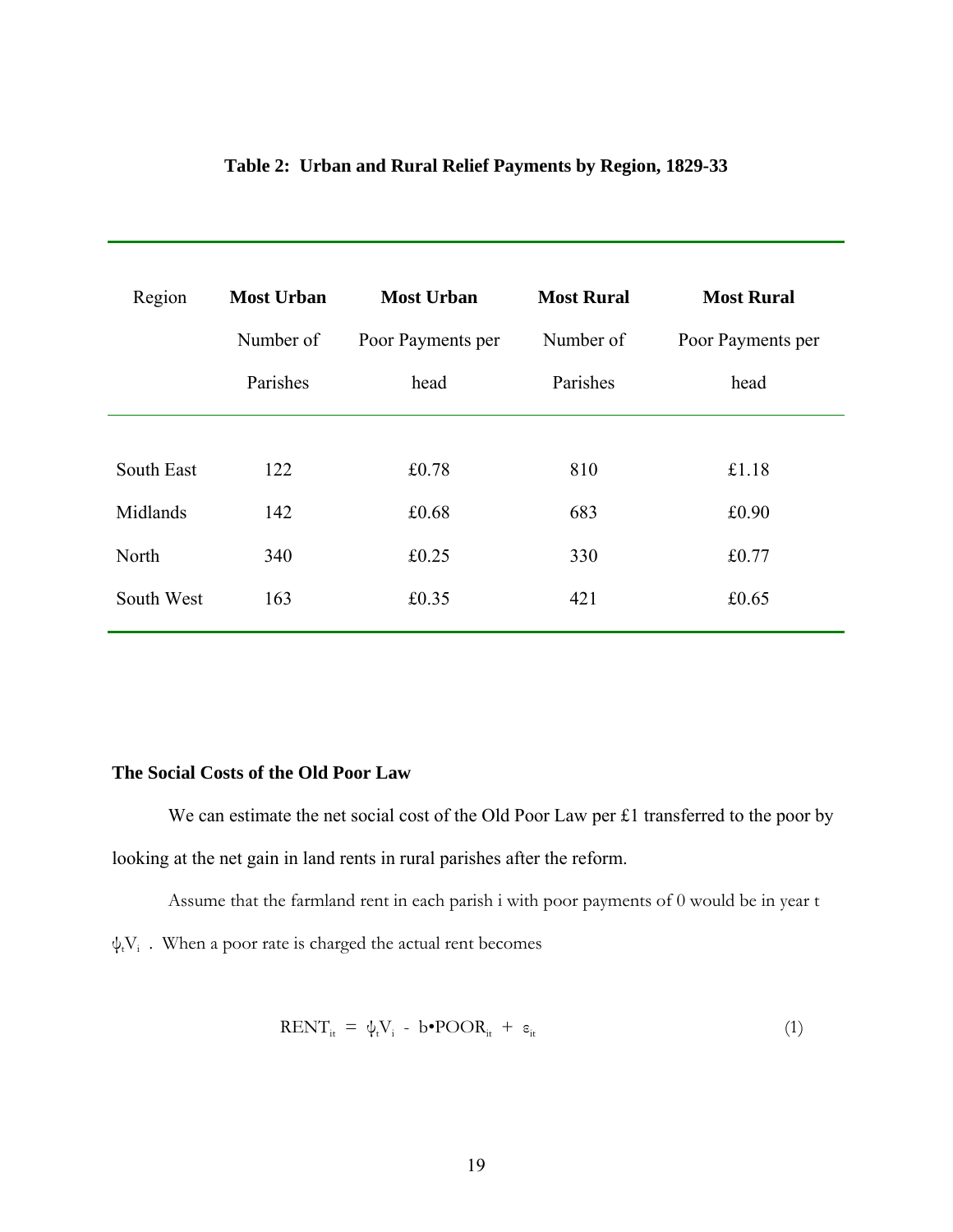The change in rent between the earlier period and 1842 is thus

$$
\Delta \text{RENT}_i = \Delta \psi V_i - b \cdot \Delta \text{POOR}_i + \Delta \varepsilon_i \tag{2}
$$

If the ratio of poor payments to land rents is not too large, then

$$
TRENT_{i1842} = RENT_{i1842} + POOR_{i1842} \approx \psi_{1842}V_i \tag{3}
$$

Dividing both sides of (2) by *TRENT*<sub>i1842</sub> gives us

$$
\frac{\Delta RENT_{i}}{TRENT_{i1842}} \approx \left(\frac{\Delta \psi}{\psi_{1842}}\right) - b \frac{\Delta POOR_{i}}{TRENT_{i1842}} + \frac{\Delta \epsilon_{i}}{TRENT_{i1842}} \tag{4}
$$

Thus our basic estimation equation is

$$
\frac{\Delta RENT_i}{TRENT_{i1842}} = a - b \frac{\Delta POOR_i}{TRENT_{i1842}} + e_i \tag{5}
$$

 $\Delta POOR_{\textbf{i}}$  $\frac{\Delta FOM_1}{TRENT_{11842}}$  measures the change in the tax rate on farm land in each parish between the two periods. b measures the fraction of the reduction in the tax rate which gets translated into higher rental values for land owners.

 If poor payments are just a transfer to the needy from landowners, with no effects on investment, wages, or labor efficiency, then changes in wages and capital will be zero, and the estimate of b from the reduced form will be –1. This is the result implied by Blaug's views.

 The Poor Law Commission interpretation, however, was that poor relief was reducing investment in land improvement by driving up the cost of capital, and raising the effective cost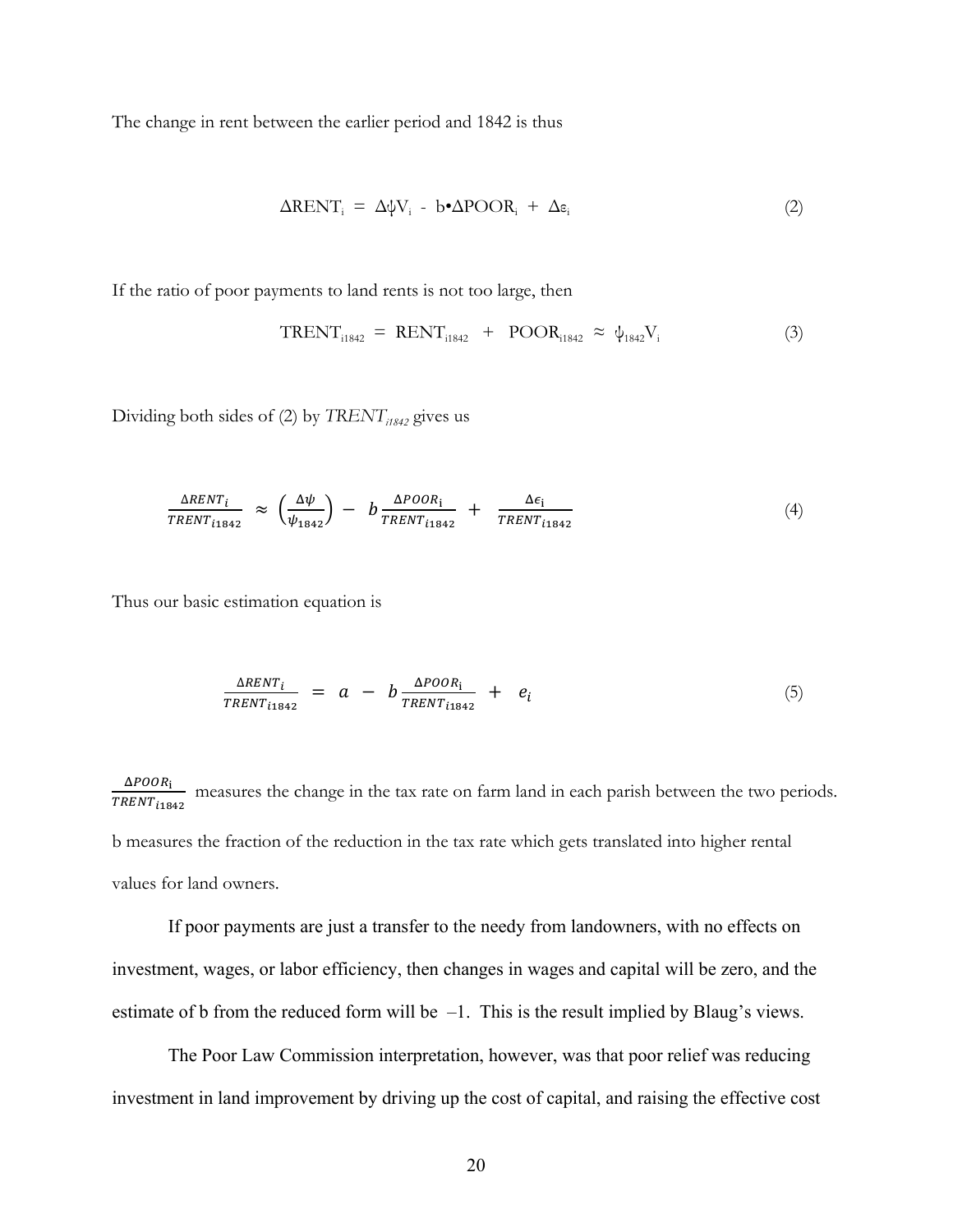of labor. In this case when we estimate the reduced form we will find  $b \ll -1$ . For in the reduced form it will pick up also gains in rent after reform from the lower real labor cost and the greater investment in land improvement.<sup>16</sup>

 On Boyer's interpretation, where poor relief payments were mainly a replacement for wages, the reduced form estimate of b will actually be positive. For if we assume that wages in each rural parish are set by the wage level in the nearest urban community, then the total of poor relief plus wage payments in each parish will not change after the reform. Thus for every  $\pounds 1$  of relief payments avoided wages have to be supplemented by a £1. But since others were paying some of the taxes landowners end up paying an increased wage bill, and hence land rents fall. The system persisted for so long, argues Boyer, because it was in landowners' interests in rural areas where they controlled poor relief policy.

 The reduced form estimation above will give a biased estimate of the total effects of poor relief reforms on land rents if the changes in poor relief payments were partially endogenous. Suppose, for example, poor relief payments were cut more in 1829-33 to 1838-41 in parishes close to growing urban areas because of a more buoyant demand for labor. The growing urban areas would also increase land rents. In this case the estimated value of b will be biased downwards from the true value. To rule out this possibility we will also use instrumental variables where, based on the results above, we instrument for cuts in poor payments per unit of value using the 1829-33 poor payments per head to predict the expected poor rate payment reductions in each parish. Since the instrument depends only on features of the parish before the

 <sup>16</sup> If the Poor Law reform led farmers to change the day wage for workers it will complicate the interpretation of <sup>β</sup>. Suppose day wages fell when poor relief was cut, because they were kept artificially high by the need to provide workers with incentives to labor well. Then some of the rent gain from the reform would just be a transfer from workers. In this case β will set an upper bound on the social cost.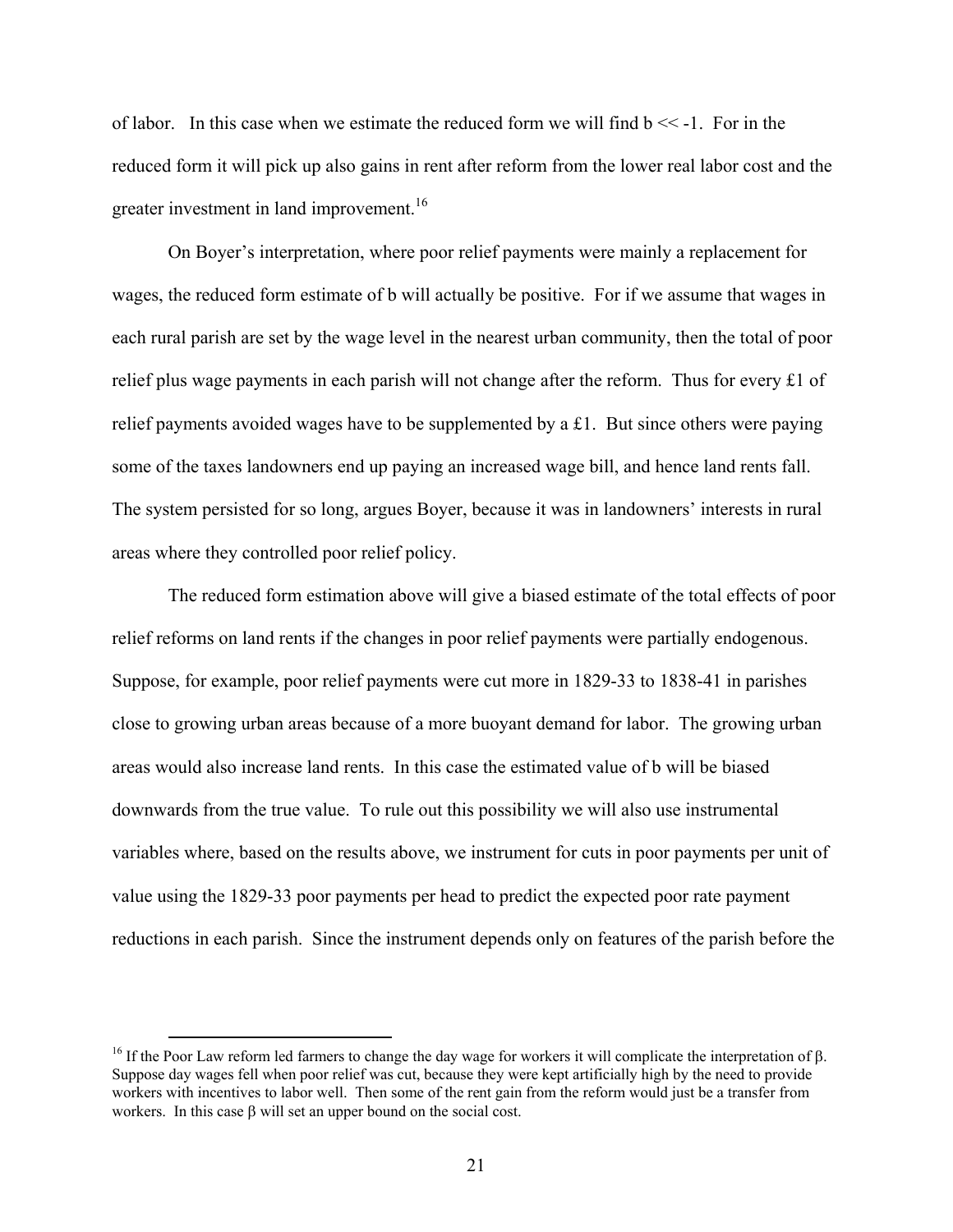cuts in welfare payments it is purged of any endogenous connection between changes in rents and changes in poor rate payments in a parish after 1829-33.

#### **Reform and Labor Allocation**

 The estimation above does not deal with the second cost of the Old Poor Law alleged by the Poor Law Commission, delaying migration from country to city. Boyer and Blaug, of course, both argue that the system had no effects on migration. In Boyer's view the payment cuts after 1834 were replaced by farmers offering more winter employment. Boyer (1990) following the method of Williamson (1987) also shows that even if poor relief did raise incomes in rural parishes above the market clearing level, the net loss to the economy from this misallocation of labor would have been modest.<sup>17</sup>

 If the Poor Law Report is correct, however, there should have been a decline in the relative population of rural parishes which had the largest cuts in poor relief payments between 1831 and 1841. To test for this we estimate the parameters of the expression

$$
\left(\frac{N_{41} - N_{31}}{N_{31}}\right)_i = a + b\Delta P P N_i + \sum_j c_j \text{CONTROLS}_{ji} + e_i \tag{6}
$$

where *N31* and *N41* are the parish populations in 1831 and 1841, and *PPN* are poor payments per head of population. If Boyer or Blaug are correct *b* should be zero. If, however, the Old Poor Law was supplementing the wages of the able bodied above the market wage rate in the countryside, rural parishes where the Poor Law Reform saw large payment reductions will experience population losses. In the *CONTROL* variables will be included soil type, the

 $17$  Though the loss as a fraction of poor payments would have been greater.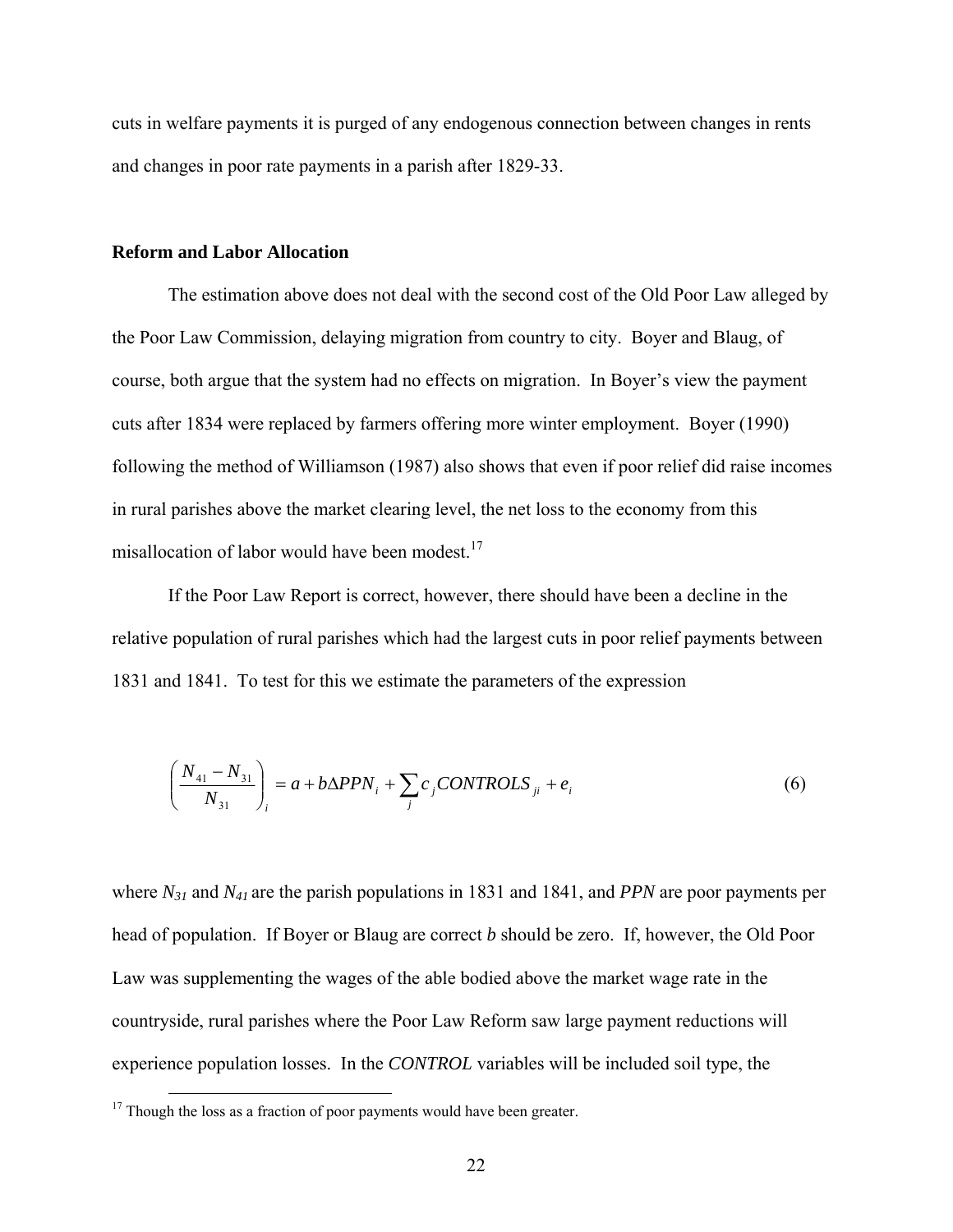percentage growth of population from 1821 to 1831, the population density in 1831, the fraction of labor in 1831 in agricultural employment and measures of parish location relative to urban centers.

 As with the change in rents the issue of the exogeneity of Δ*PPN* again arises. Suppose parishes are subject to shocks in labor demand in a way not controlled for by the *CONTROL* variables. Then a parish which experienced a positive labor demand shock between 1833 and 1841 could see both a decline in relief payments per head and a larger than expected population relative to 1831. We will deal with this again by using an instrument for Δ*PPN*. In this case it is

$$
DHIGH \bullet (PPN_{31-3} - 0.6)
$$

The correlation of this instrument with Δ*PPN* is 0.71, which is again very good. Again since the instrument depends only on features of the parish before the cuts in welfare payments it is purged of any endogenous connection between changes in poor rate payments in a parish after 1831-3 and changes in population.

#### **Data**

Because of the intense public debate about reforming the poor law, the English collected a great deal of information about poor payments, population and occupations by parish in the years 1803-1842.

For the tests outlined above we will measure farmland rents in 1842 from the tax valuations for this year. The rental value for properties let within 7 years of the assessment (i.e. 1835-42) was the contracted value. For properties on longer leases it was the assessed market value. Thus the land rents measured in 1842 all stem from the post reform period. We added any tithe payments to the rents, so that the 1842 measure is for all rental claims on the land.

23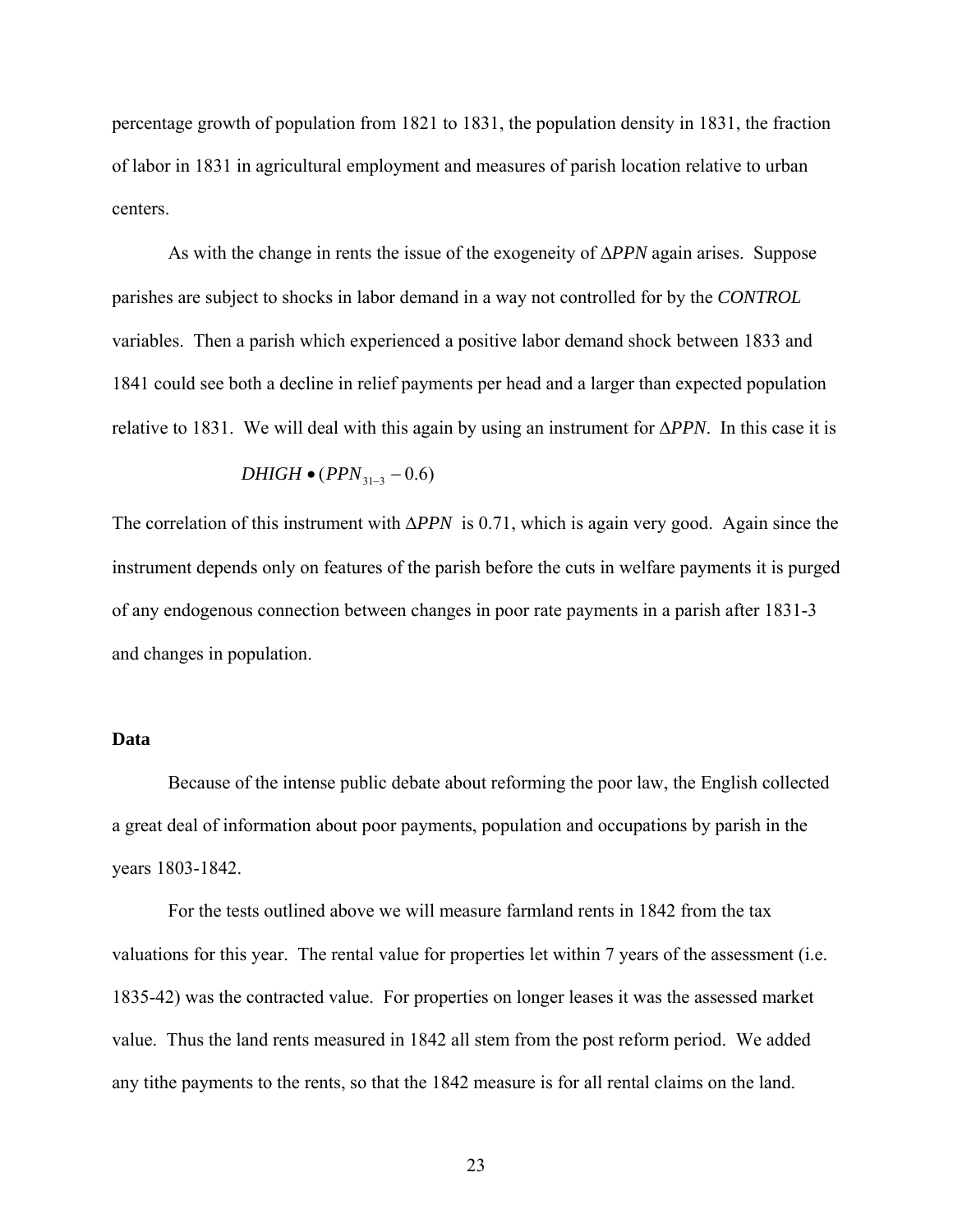Only parishes with at least half the male labor force in farming in 1831, and more than 2/3 of the property value coming from land in 1842 were included so that we are dealing with largely rural parishes.

There is no parish level data available on land rents before the reform. To get rental values in the years before the reform we use data collected by Clark on newly formed rents (and tithes) on individual plots within parishes in the years 1820-1834. From these we estimate parish rental values before the reform. From 5,739 plot rentals we estimate 2,430 rural parish land rentals before the reform. To get the parish rental we multiply the rent per acre of the plot by the total parish land acreage. This introduces some error. Even for rural parishes there were some where a large part of the land was not used for agriculture, being too hilly. Thus this procedure will tend to overestimate the earlier parish rentals by an amount that is greater for less densely populated parishes. Since this error is occurring on the RHS of the estimating equation is will not bias the results, as long as we include controls for things like population density which will influence the size of the error.

Our earlier estimated parish rent per acre for 1824-33 is clearly linked to rents per acre in 1842.18 Thus if we regress the average rental value per acre of holdings in the years 1820-1834  $(rent<sub>20-34</sub>)$  in the sample of rural parishes on the rental value per acre of the parish as a whole in 1842 (*rent<sub>42</sub>*) the estimate is

$$
Rent20-34 = 1.011 + 0.560rent42
$$
  
(.047) (.031) R<sup>2</sup> = 0.13

The 1831 census supplies information for each parish on the population, the number of resident farmers hiring labor, the number of resident farmers not hiring labor, and the numbers of

<sup>&</sup>lt;sup>18</sup> We use rents per acre since parish sizes varied greatly, so that regressing the total rent in 1820-34 versus 1842 would include a spurious correlation.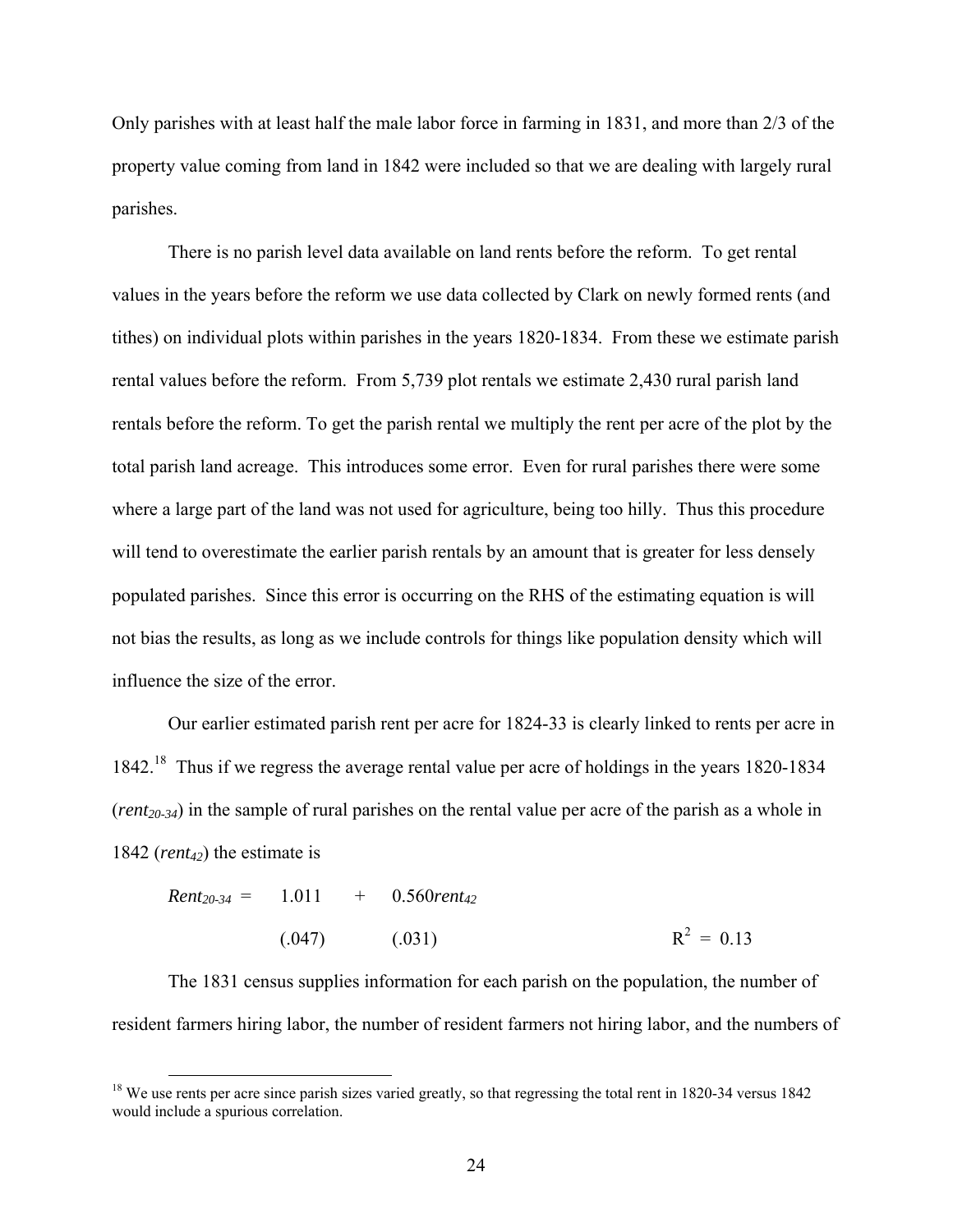agricultural laborers. We can thus identify rural parishes where most employment in 1831 was in agriculture. Clark formed a database for all the parishes of England giving the location of the parish, the soil and subsoil characteristics, and the enclosure history (based on Tate's work). This database can be augmented by the information on land use in the years 1838-45 from the Tithe Survey of England and Wales that has been coded by Kain and Prince. Thus we have a fairly rich set of variables to draw from to control for influences on rent movements other than taxes to pay for poor rates.

#### **The Gains to Landowners from the Poor Law Reforms**

 Table 4 shows the results of estimating equation (5) using both Ordinary Least Squares and Instrumental Variables. We include also three control variables in the regression. Another change that was occurring in English agriculture in this period was the conversion of land from common status to private status. This change was accompanied by an increase in rents. We know fairly well the fraction of land that was still common in parishes in 1842. We know also the fraction of the plots that was used for the earlier rent estimate that was common. Thus we can construct a measure of the change in the fraction of common between our estimates for these two dates. This variable is included as a test, since we know the magnitude of this coefficient should be around -0.18 for this period based on earlier work on the gains from enclosure of common land in this period.<sup>19</sup> We also include measures of population density in 1831 and the share of males aged 21 and over who were farm workers in 1831 as controls for differential rent trends in more urbanized parishes and more fertile land.

<sup>&</sup>lt;sup>19</sup> Clark, 1998, p. 88.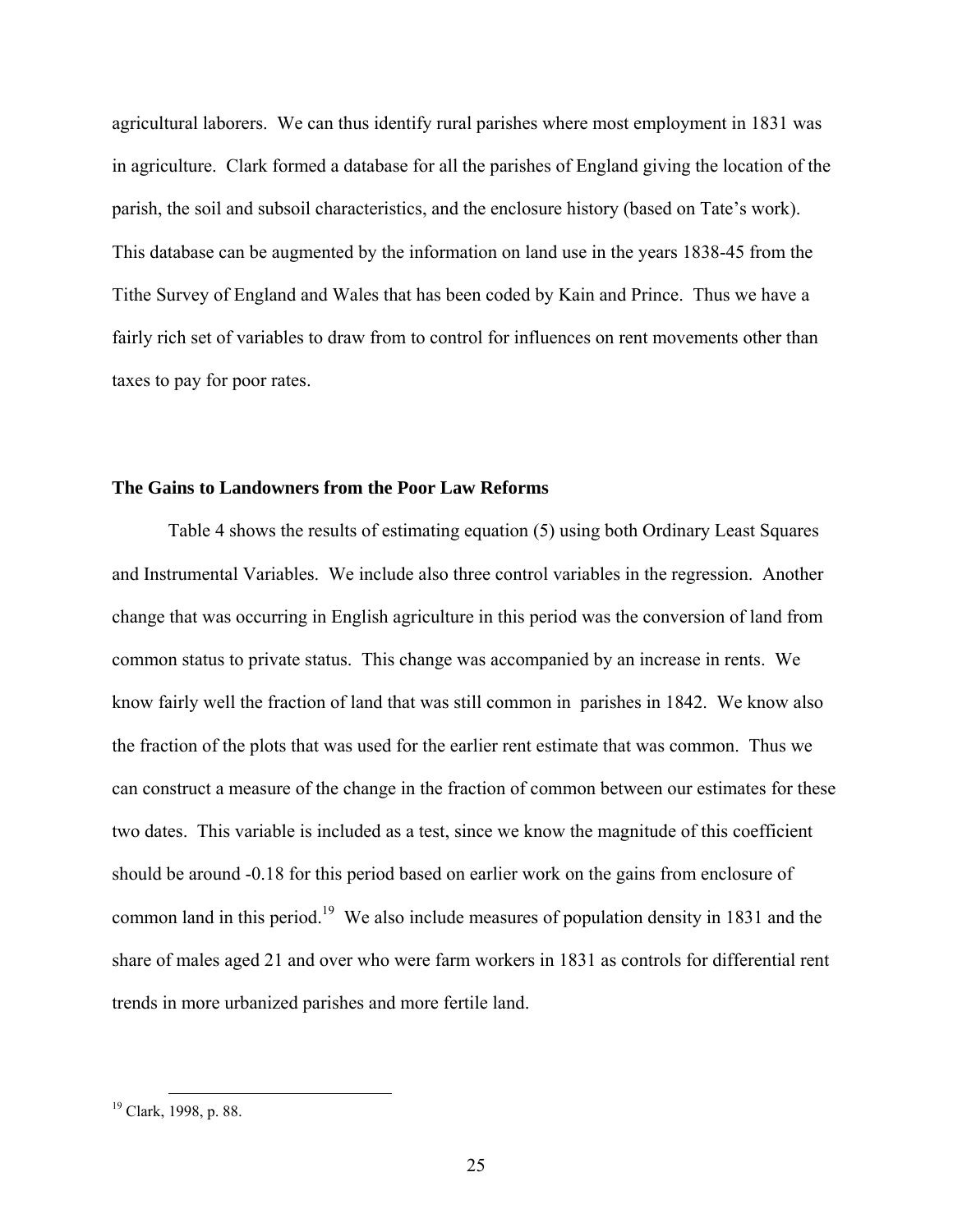| Independent Variables          | <b>OLS</b>         | <b>OLS</b>           | IV                              | IV                   |
|--------------------------------|--------------------|----------------------|---------------------------------|----------------------|
| ΔPoor Rate/Property Value      | $-0.154$<br>(.236) | 0.300<br>(.265)      | $-1.036**$ $-0.248**$<br>(.286) | (.326)               |
| <b>AShare land common</b>      |                    | $-0.390**$<br>(.091) |                                 | $-0.391**$<br>(.091) |
| Population per acre, 1831      |                    | $1.376**$<br>(.194)  |                                 | $1.295**$<br>(.196)  |
| Fraction of farm workers, 1831 |                    | $0.823**$<br>(.161)  |                                 | $.806**$<br>(.161)   |
| County dummies?                | No                 | Yes                  | No                              | Yes                  |
| Number of parishes             | 2,207              | 2,207                | 2,207                           | 2,207                |

# **Table 4: Estimate of the Effects of Poor Payments on Land Rental Values**

 The main result that emerges is that the decline in poor rate payments did very little towards increasing property values. The results are stronger with the instrumental variable estimates, but even there the implication is that each £1 saved in poor rate payments increased rents by only £0.25. We can certainly rule out with confidence the idea that poor rate payments imposed more burden on rents than the actual amount collected. The most plausible interpretation is that the poor payments which were being cut were largely serving as a subsidy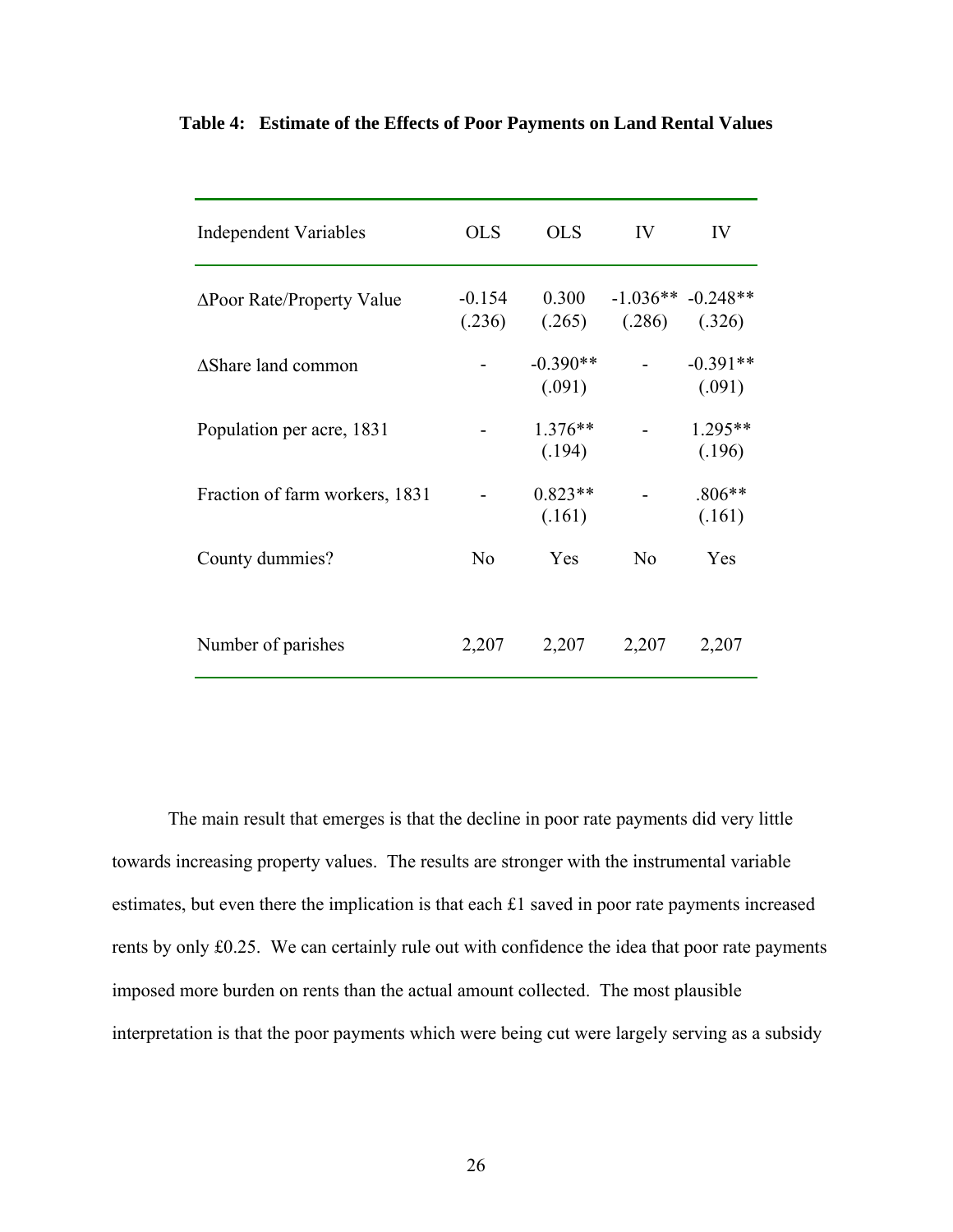to wages, and that farmers had to increase wage payments to compensate for the decline in these payments.

 This interpretation is supported by Table 5, where we report OLS and IV estimates of the parameters of equation (6) linking population change to changes in poor payments pr head. Population rose in the predominantly rural parishes in our sample by an average of 8% in the 1830s, which is much less than for England as a whole so that most of them were experiencing significant out migration.<sup>20</sup> The average poor payment per head in 1829-33 was £0.8, which represented more than 10% of the income of rural laboring families. With the OLS estimation there is a significant negative association between the change in poor relief payments per head and the population change. This is because parishes where poor payments per head fell saw greater population growth. Thus the 15% of parishes which saw poor payments per head fall £0.5 or more had a population growth of 12% on average between 1831 and 1841, while the others had an average population growth of only 8%. But this association seems to come mainly from unobserved shocks on labor demand that both increased population and reduced poor relief payments. For with the instrumental variable estimation this association disappears. Poor payment cuts had no statistically significant association with population growth.

 $20$  We excluded parishes where less than 50% of males were employed in agriculture in 1831, and where the population in 1831 was less than 50 people.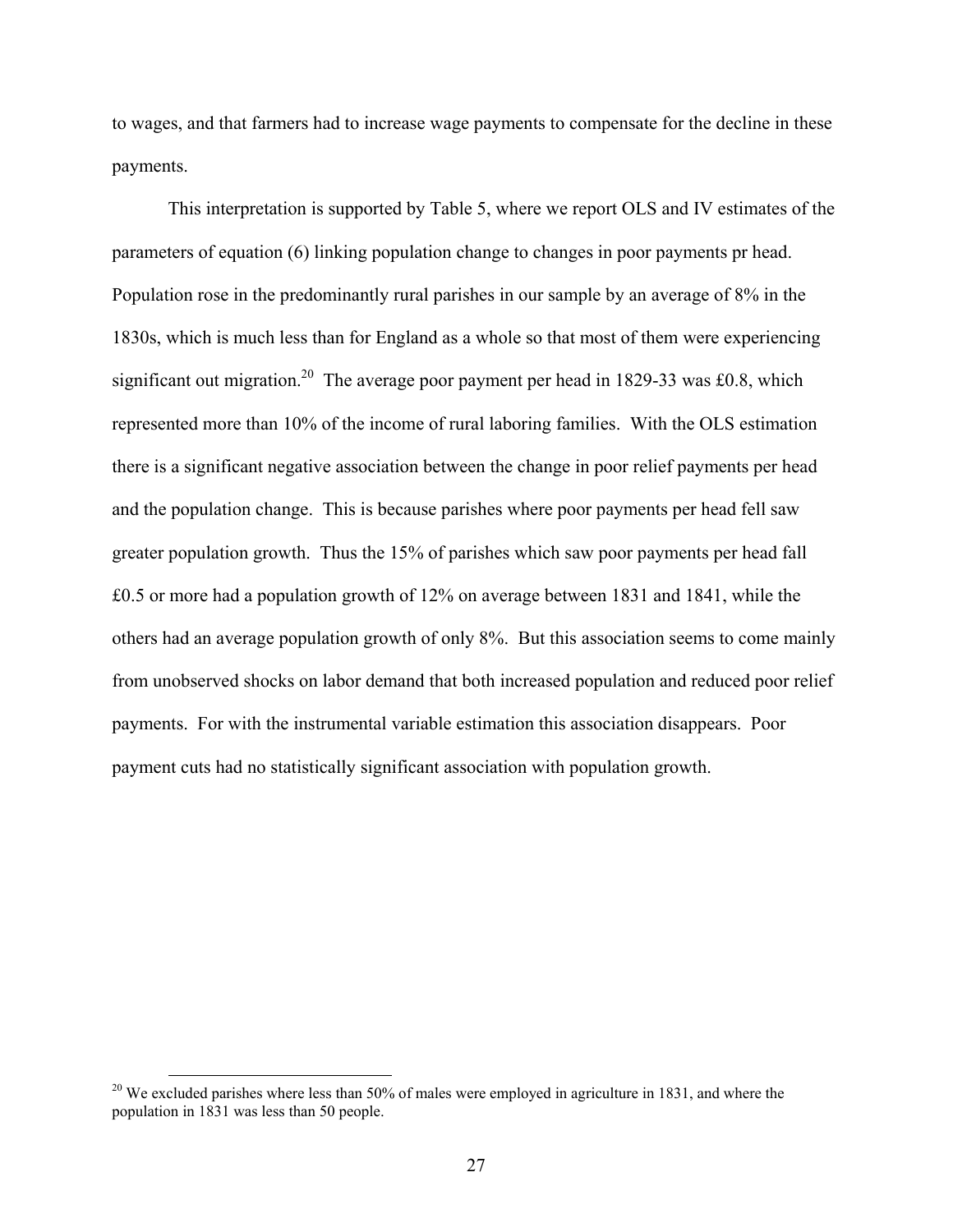| <b>Independent Variables</b>     | <b>OLS</b>           | <b>OLS</b>           | IV                 | IV                  |
|----------------------------------|----------------------|----------------------|--------------------|---------------------|
| $\Delta$ Poor Expense/Person     | $-0.138**$<br>(.008) | $-0.172**$<br>(.009) | $-0.003$<br>(.011) | 0.018<br>(.013)     |
| Population Density, 1831         |                      | $-123**$<br>(.028)   |                    | $-.090**$<br>(.029) |
| Fraction agricultural, 1831      |                      | $0.069**$<br>(.021)  |                    | $0.059**$<br>(.021) |
| $(N_{1831} - N_{1801})/N_{1801}$ |                      | $0.053**$<br>(.008)  |                    | $-.070**$<br>(.023) |
| County dummies?                  | N <sub>0</sub>       | Yes                  | N <sub>0</sub>     | Yes                 |
| Number of Parishes               | 6,948                | 6,948                | 6,948              | 6,948               |

#### **Table 5: Estimate of the Effects of Poor Payments on Population Changes, 1831-41**

Note: \* Statistically significant at the 5% level. \*\* Statistically significant at the 1% level.

 Indeed the best estimate from table 5 is that a reduction of poor payments in a parish equivalent to about 5% of annual wage income for all workers, which would be twice the average decline, would lead to a decline in population between 1831 and 1841 of 0.7%. Thus whether the population movements induced by the poor law reform were statistically significant or not, they would have an imperceptible impact to the average person in England in 1834.

 The failure of population to adjust is consistent with the possibility advanced above that farmers had to compensate workers for the decline in poor relief payments, and that the labor market was actually in equilibrium before the reform of the poor law. The population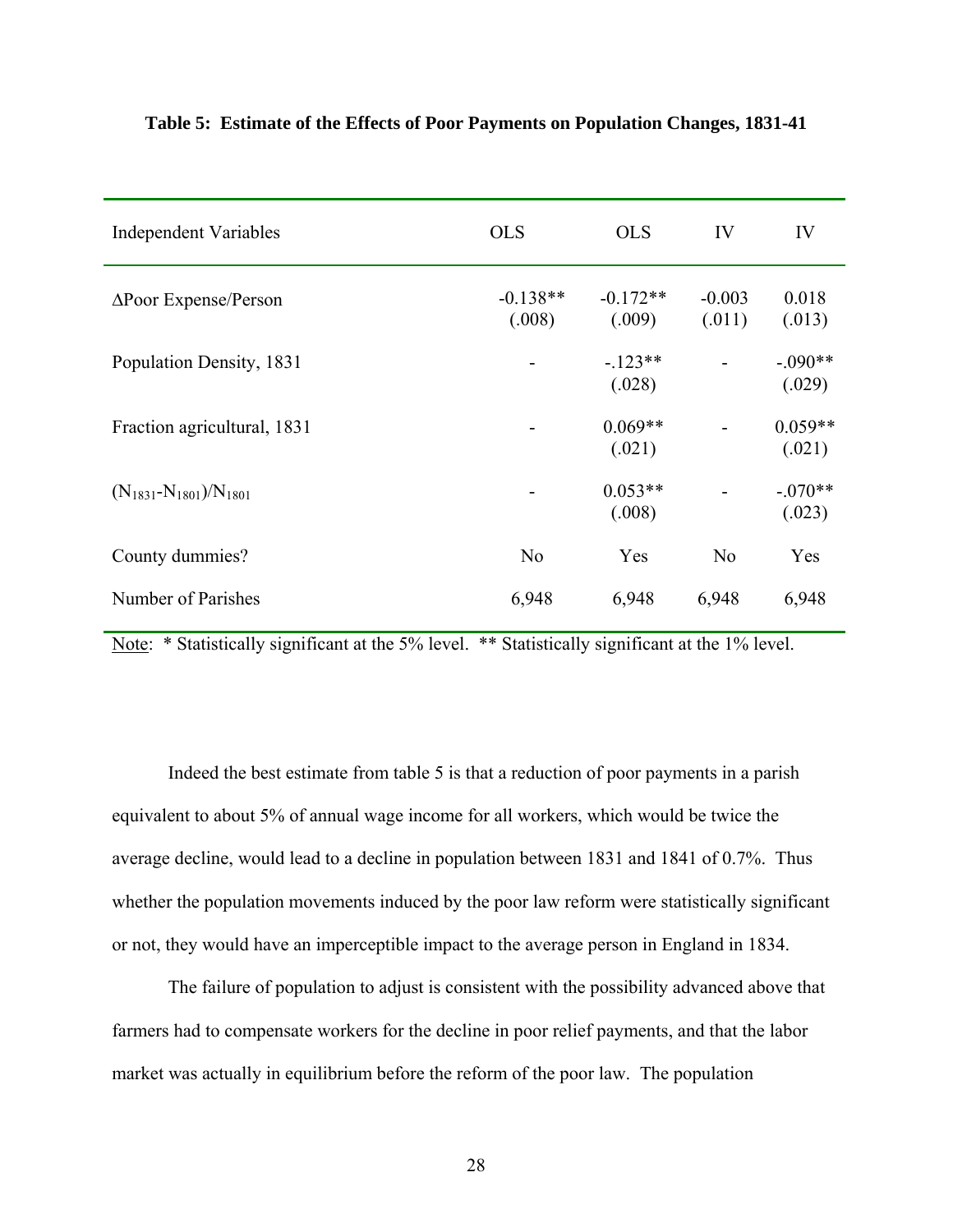movements after the reform of the Old Poor Law are inconsistent with the law having large

efficiency effects through misallocation of labor. This result is consistent with Boyer's theory of

the law, and also with the idea that poor relief was a transfer mainly to the truly indigent.

# **BIBLIOGRAPHY**

#### **Official Sources**

- Parliamentary Papers (1803-4), Returns Relative to the Expense and Maintenance of the Poor in England Vol. XIII.
- Parliamentary Papers (1818), Returns Relative to the Expense and Maintenance of the Poor in England Vol. XIX.
- Parliamentary Papers (1830-1), Money Expended for the Relief of the Poor, 1825-9. Vol. XI, p. 217.
- Parliamentary Papers (1834), Report of the Poor Law Commission. Appendix B. 1. Part II. Vol. XXXI.
- Parliamentary Papers (1835), Money Expended for the Maintenance of the Poor, 1830-4. Vol. XLVII, pp. 185-400.
- Parliamentary Papers (1847-8), Amount Expended for the Relief and Maintenance of the Poor Vol. LIII, p. 181.
- Parliamentary Papers (1852-3), Number of Inhabitants, 1801-51. Volume 1 with Census Report. Vol. LXXXV.
- Parliamentary Papers (1852-3), Number of Inhabitants, 1801-51. Volume 2. Vol. LXXXVI.
- Parliamentary Papers (1854), Return of the Rateable Value of Property Assessed to the Poor Rate in 1851-2 etc. Vol. LVI, p. 1.
- Parliamentary Papers (1861), Return of the Gross Estimated Rental of Property etc. Vol. LIV, p. 1.

### **Other Sources**

- Apfel, William and Peter Dunkley. 1985. "English Rural Society and the New Poor Law: Bedfordshire, 1834-1847." *Social History, 10 (1): 37-68.*
- Blaug, Mark. 1963. "The Myth of the Old Poor Law and the Making of the New" *Journal of Economic History*, *23: 151-184.*
- Blaug, Mark. 1964. "The Poor Law Report Reexamined" *Journal of Economic History*, *24: 229-245.*
- Boyer, George R. 1990. *An Economic History of the English Poor Law, 1750-1850*. Cambridge: Cambridge University Press.

Clark, Gregory. 1998. "Commons Sense: Common Property Rights, Efficiency, and Institutional Change," **Journal of Economic History, 58**(1) (March, 1998), 73-102.